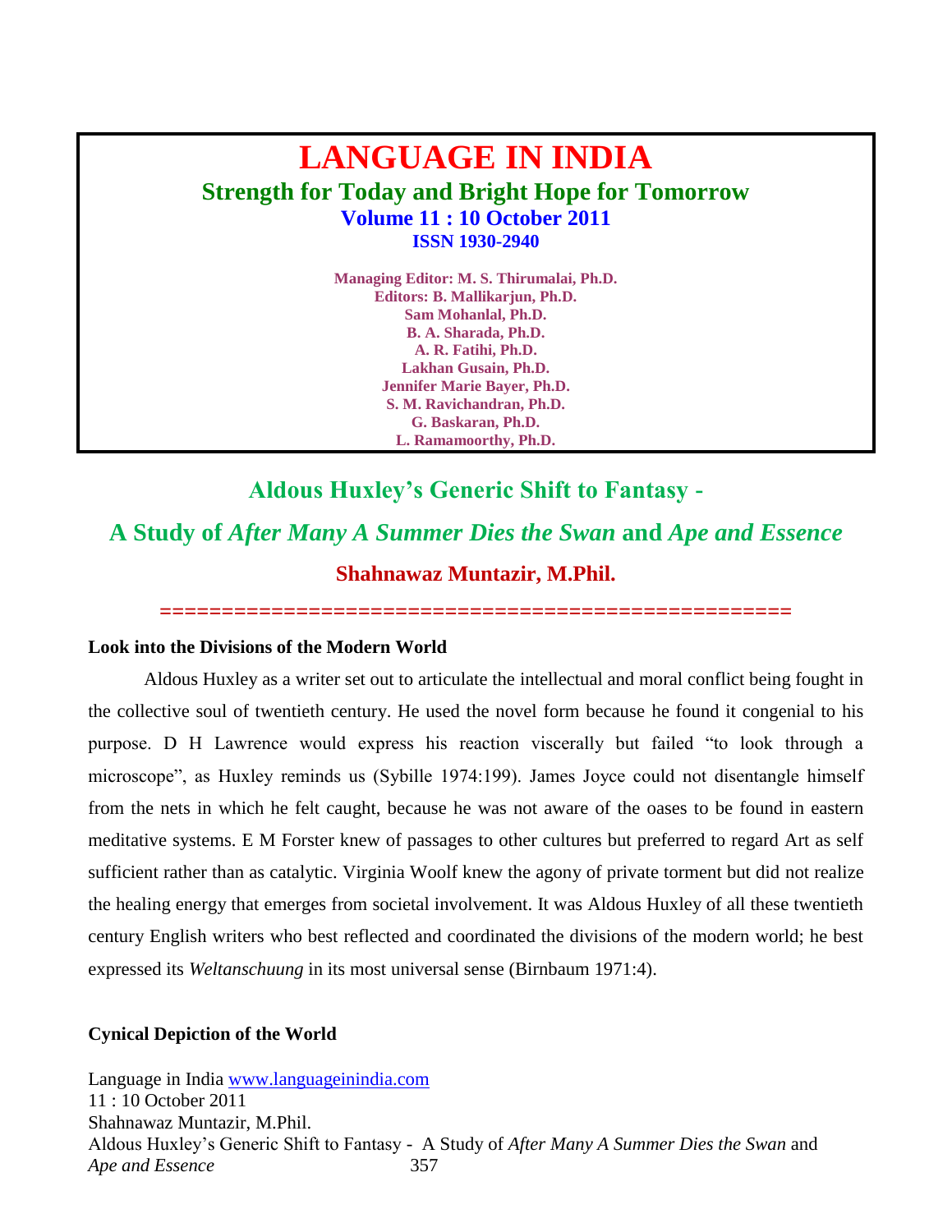In early years of his career as novelist, Aldous Huxley was interested in cynically depicting the *Weltanschuung* of his times. However Huxley was aware of his shortcomings as a novelist. In a letter to Jerome E Hare he admits that he "... is not congenitally a novelist and therefore is compelled to resort to the devices which the born novelist would never think of using" (Smith 1969:58). Huxley, therefore, from the very beginning of his career, experimented with the novel form and continued to the end of his career to cope up with his growing artistic needs. At the very outset he declared himself to be an "amused pyrrrhonic aesthete" and living up to that reputation adapted a dialectic style embodying an argument or discussion, with no requirement to reach the conclusion. For such dialectic discussion he adapted Peacockian model in which a group of people are assembled in a country house, having varying temperaments and attitudes and novel dramatizes the clash of these attitudes. Peacock's novel attacked most cherished assumptions, such as, new theories in morals, politics, and poetry. He suggested in not less than seven novels that most of the new ideas were idiotic, a source for satire rather than wisdom. In *Headlong Hall* (1816), *Night Mare Abbey* (1818), *Crochet Castle* (1831), to name only three, Peacock mocked at such trends as Romantic Movement, the political pretensions, scientific, and philosophical ideas of his age.

#### **Depicting the Spectacle of Non-communication**

Huxley's first three novels *Crome Yellow* (1921), *Antic Hay* (1923), and *Those Barren Leaves* (1925) conform closely to this model. There is in all the three novels interplay of contemporary ideas, reliance on spectacle of non-communication for comic effect, on the failure of character to get outside the world created by a limited understanding of reality and an underlying satiric vein, which characterizes Huxleyan novel. There is in these novels free and frank treatment of sex, of the Freudian theories, science, philosophy, or any other tabooed topic of the post Victorian times. Angus Wilson Speaking of these early novels states that they had a liberating influence and his only hope to free him from, "the prison of Family philistinism" (Watt 1975:74). He seemed to represent the kind of freedom, which might be termed freedom from all sorts of things such as conventional orthodoxies, officious humbug, sexual taboos, respect for establishments. Sir Isaiah Berlin speaking of these early novels considers Huxley as a great cultural hero of his youth "the cynical god, denying Huxley, the object of fear and disapproval…the wicked nihilist… [the delight of] those young readers who supposed

Language in India [www.languageinindia.com](http://www.languageinindia.com/)

11 : 10 October 2011

Shahnawaz Muntazir, M.Phil.

Aldous Huxley's Generic Shift to Fantasy - A Study of *After Many A Summer Dies the Swan* and *Ape and Essence* 358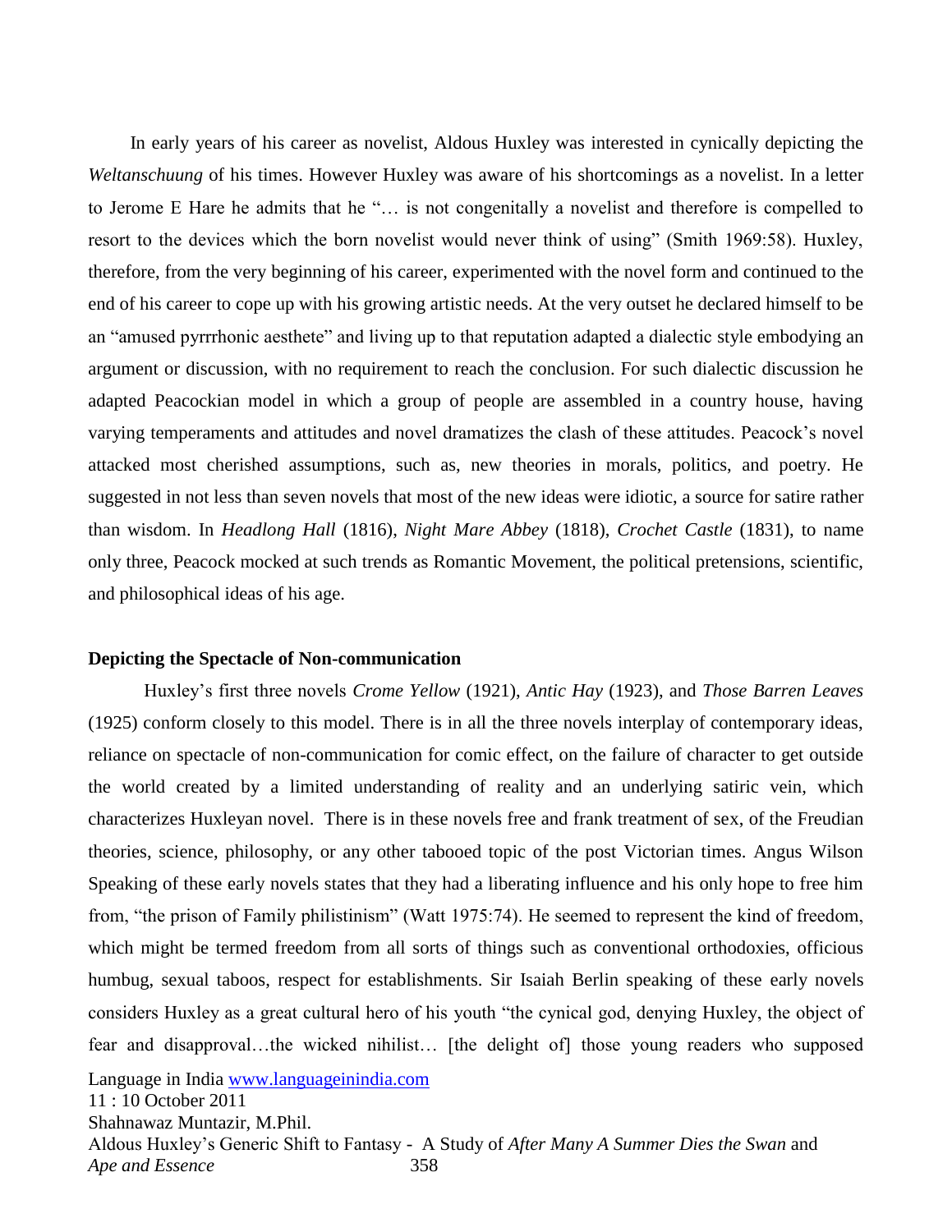themselves to be indulging in one of the most dangerous and exotic vices of those iconoclastic post war years" (Julian Huxley 1965:142).

#### **Antidote to Science: Eastern Mysticism**

The unbridled progress of science in twentieth century and its repercussions made it clear that science propitiates the material in man and does not answer to his spiritual yearnings. The solution is to be found in eastern mysticism. The need now was to communicate this message to the world, the Peacockian model did not suit the didactic motifs, as it takes the bonnet bomme of the most cherished ideas as a target for its laughter provoking mirth. The novel involves an argument or discussion with no requirement to reach a conclusion or take sides with a particular point of view. The issues are rather dealt with from different points of view and the reader is given an open choice to take his stand. Therefore, Huxley abandoned the Peacockian comedy in favour of greater realism, formal complexity and seriousness in the treatment of ideas.

#### **Other Novels**

In *Point Counterpoint* (1928) Huxley exhibited his grandeur as a realistic novelist. However, his later novel *Eyeless in Gaza* (1939) proved more to be the dissolution of his realistic aspirations. The didactic material in *Eyeless in Gaza* weighed more on the realistic model. The novel starts with an immense scope for the dramatic possibility but as the novel proceeds action impasses and didacticism takes over the novel. The aesthetic considerations are sacrificed to the preaching of the mystical creed, which is established in the first two chapters. In the subsequent chapter Huxley's preference for the fantastic mode and its precedence over mimetic mode is also analyzed. The use of fantastic mode enables Huxley to strike a balance between the artist and thinker in him.

After *Eyeless in Gaza*, Aldous Huxley made a paradigmatic shift to fantasy partly because the didactic strain in him had become so strong that it was almost impossible to continue with a genre that does not allow this vein to operate towards what it intends and partly due to the reason that during nineteen thirties and forties he had a great anxiety regarding the future of mankind. The west was blighted by the threat of Nazism which ultimately led to the Second World War and the dropping of atom bomb.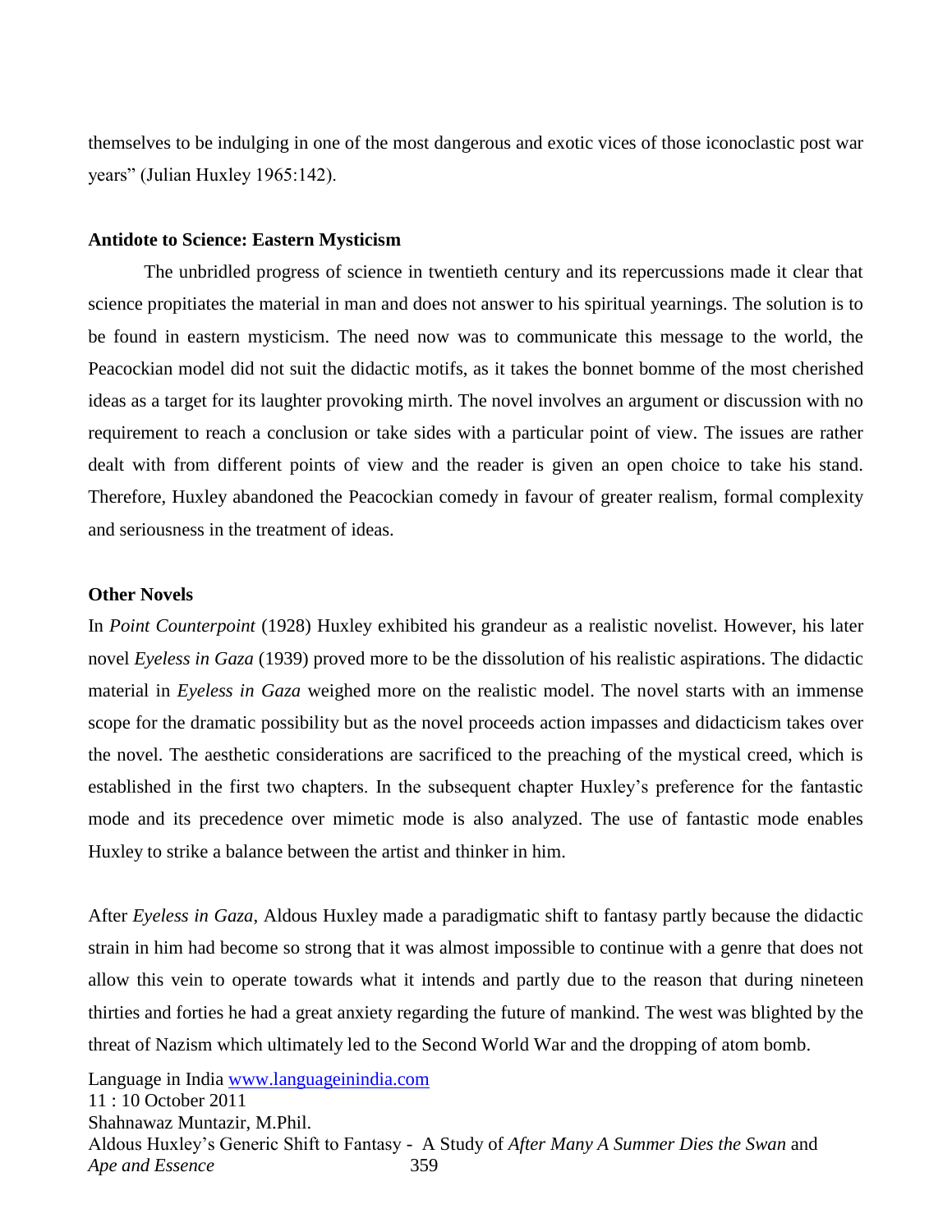Huxley, like most of the thinkers of that time was shaken by the horrors of holocaust and mass destruction. The faith in the image of science as a savoir of human species was shattered into pieces. The havoc done by the totalitarian state and the threat of communism behind the iron curtain became an inevitable tragedy. Nationalism, mechanization and continued loss of spiritual values had a deadening effect on human virtue. The task was to go beyond the aesthetic value of art and to search for sanity in human affairs—to create a society that strikes a balance between material and spiritual. Huxley tried his hands on the representational fiction but the form he used utterly frustrated his didactic intentions. The reason was that he believed that society ought to be different and to represent society as it was, meant to represent only undesirable behaviour (Ferns 1980:129). Therefore, in order to provide a societal standard against which society can judge its own conduct and reform itself, he moved beyond the realistic design.

In *After A Many Summer* (1939) and *Ape and Essence* (1949) Huxley adopted the fantastic mode; after all fantasy approaches the truth from another route. The rules are totally different; an artist is granted more freedom; he can push the limits according to his own need; he can create new worlds, imbibe myth and religion, make use of science and magic, comment on science and politics, and distance them by placing them in futuristic environment. Grotesque and bizarre is allowed, new symbols are created, language is manipulated, opens up an abyss of meaning questions self and society. Fantasy is of course bound by the ideologies of its author by its means of production, by its politics and prejudices but at the same time it is as much rooted in reality as "realistic novel" it deals with human condition. Fantasy is deeply concerned with human experience and is relevant to human living. Its major difference from the realistic novel is that it takes account of such areas of experience as imaginative, visionary and sub-conscious which free the human spirit to range beyond the limits of empirical primary world of reality—his own time structure, his own social and political order, but at no time does this apparent freedom permit the author to escape from contemporary reality. Indeed the fundamental purpose of a serious fantasy is to comment upon the real world and to explore moral, philosophical and other dilemmas posed by it.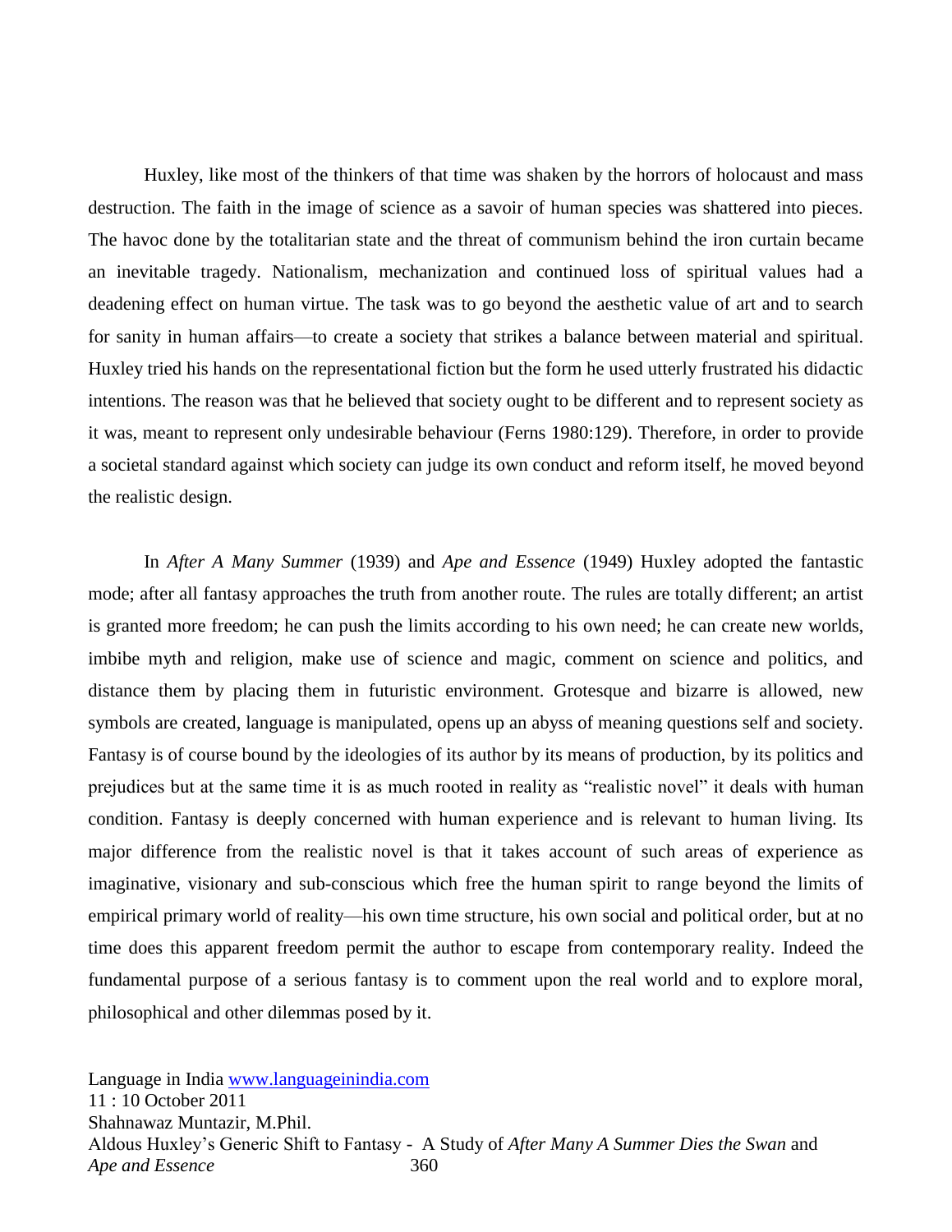#### **Mixing All Categories**

 In *After a Many Summer*, Aldous Huxley applied the principle of mixing of all the categories from slap stick to philosophic dissertation, eroticism, pastiche, grotesque and esoteric moralizing. Star states that *After Many Summer* dissolves the boundary between realism and fantasy. In fact, George Woodcock calls it a hybrid work (WoodCock 1972:221). Huxley himself called the book "a wild extravaganza, but with the quality of most serious parable" and later called it "a kind of fantasy, at once comic and cautionary, farcical, blood-curdling and reflective" (Holmes 1970:81). Laurence Brander calls it a "science horror story" (Brander 1969:81). The story of the novel deals with a millionaire, Jo Stoyte, who owns movie studies, acres of female flesh along with a collection of the world's art and treasures and a retinue of scholars, scientists and physicians. But all this is not enough; Mr Stoyte wants to live forever. The setting is that of a gothic castle. The theme is that of immortality and timeless good. There is a return to Peacockian discussion novel, conversation does take place but there is also seduction and murder and mixed with all is the element of didacticism. If we go by Katherine Hume's definition of fantasy as any departure from reality and includes transgression of what one takes to be physical facts such as human immortality, then the novel is in fact a fantasy (Kathrine Hume 1984:21).

 *After Many a Summer* is a chronicle of fear, greed, lust, hatred and stupidity. The title of the novel is taken from Tennyson's poem Tithonus which deals with a mortal of the same name whom goddess Eos (also Aurora) had bestowed with everlasting youth. The theme of the novel is directly related to the title as the novel deals with modern Tithonus, American millionaire Jo Stoyte's quest for immortality. Jo Stotyte is the person in the novel who is scared of death. His fear of death stems from the Sandesmanian Calvinism burned into his soul by his father and the Christian Science ceaselessly shouted by his wife. Stoyte believes that its terrible thing to fall into the hands of living God:

Always, in the background of his mind, there floated an image of that circular marble room, with Roden's image of desire at the centre, and that wide slab in the pavement at its base—the slab that would some day have his name engraved upon it: Joseph Penton Stoyte, and the dates of his birth and death. And along with that inscription went another, in orange letters on a coal black ground. It is a terrible thing to fall into the hands of the living God (Huxley 1964:173).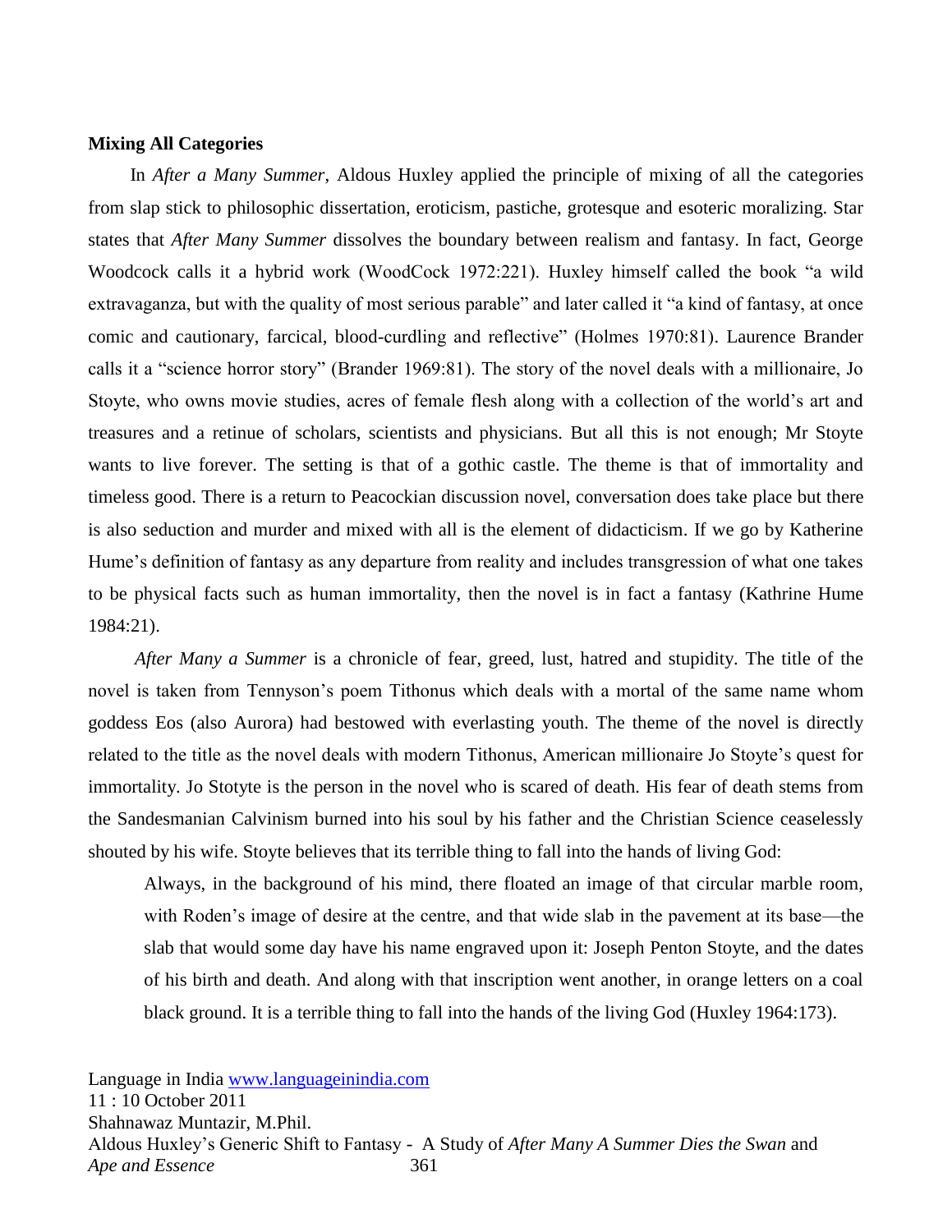Jo Stoyte has built the most luxurious cemetery in America, "Beverly Pantheon—the personality cemetery", the death has been glamorized and almost a sex appeal has been added to the death through the erotic statues of the nymphs in the cemetery but still this cannot evade Stoyte's fear of death. He is filled with wariness and repugnance and "loathed his pantheon and everything to do with it, because in spite of statues and Wurlitzer, it spoke to him of nothing but disease and death and corruption and final judgment..." (Huxley 1964:167). Propter and Obispo regard fear of death rather than death itself as the real enemy. Obispo says to Jo Stoyte, "...if you are always scared of dying, you will surely die fear is a poison; and not such a slow poison either" (Huxley 1964:31). Obispo is working for the invention or discovery of some way to prolong life but at the same time he has the realization that he cannot defeat nature but is gleeful in encouraging Stoyte to suppose that he can. Propter's solution is that immortality is possible only by rising above one's personality and becoming one with God rather than getting entrapped in time. For Propter time is evil because evil is possible in time beyond time exists good, therefore "liberation from time," he said "liberation from craving and revulsion. Liberation from personality" (Huxley 1964:91).

 According to Keith May, there is a strong Faustian theme running through this novel. He goes on to compare Jo Stoyte to Faust who gives everything else in the pursuit of power and riches and finally desires prolongation of life even if it means degradation to a foetal ape. On the other hand Obispo is compared to bad angel and Propter to good angel (Keith 1972:150). This is in fact true. Both the characters heighten the crisis in Jo Stoyte and also in the novel. Obispo is the Mephistopheles of the novel. The handsome Levantine facet of Obispo, his wolfish smile, his production of piers and other ‗magical' cures, his words which are often absolutely true which he (like the witches in Macbeth) knows will be misunderstood or disbelieved, his mischievous activities which cause the killing of Pete Boone, all combine to place him in the satanic tradition. He not only tempts Stoyte with prospect of immortality but also understands so much of what Propter understands but reacts to his understanding evilly. These two characters Obispo and Propter stand above the other characters in shared knowledge and unillusionedness, but Obispo collaborates with evil while Propter resists it.

Language in India [www.languageinindia.com](http://www.languageinindia.com/) 11 : 10 October 2011 Shahnawaz Muntazir, M.Phil. Aldous Huxley's Generic Shift to Fantasy - A Study of *After Many A Summer Dies the Swan* and *Ape and Essence* 362 Stoyte's preoccupation with the search for prolongation of life takes him England, where he buys hauberk papers and employs Jeremy Pordage to work on them. Jeremy discovers that fifth Earl of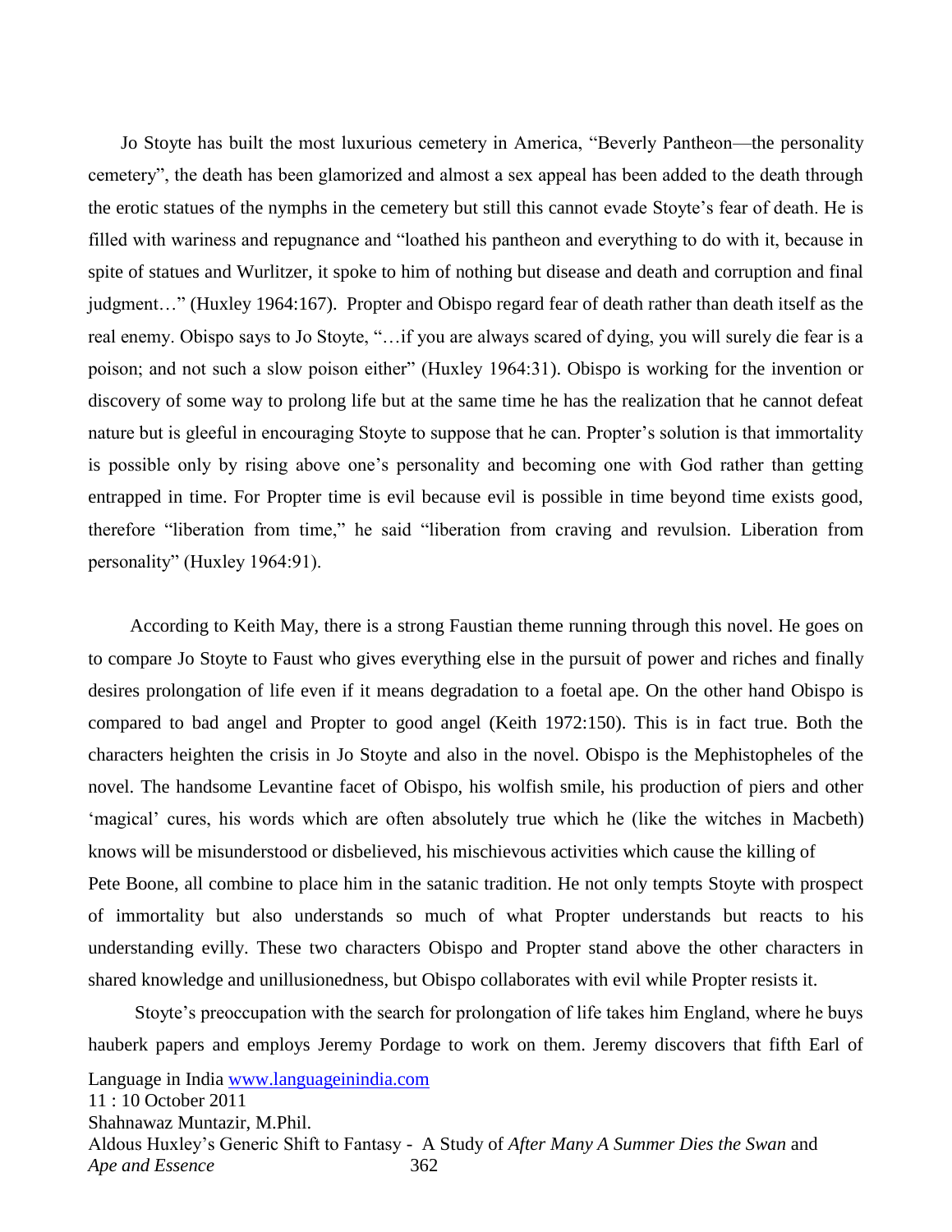Gonister, a thorough going autocrat with a nice turn of the pen and the tastes of Marquis de Sade wrote and owned these papers have made similar attempts with carp gut himself and now 203, is still alive.

…the shirt, which was his only garment, was torn and filthy. Knotted diagonally across the powerful chest was a broad silk ribbon that had evidently once been blue… he sat hunched up, his head thrust forward and at the same time sunk between his shoulders. With one of his huge and strangely clumsy hands he was scratching a sore place… between the hairs of his left calf (Huxley 1964:251).

The deathless Tithonus has become a repulsive old man; the fifth Earl has turned into "a feotal ape that's had time to grow up" (Huxley 1964:252), evolution in reverse if Obispo is Mephistophelean fifth Earl is Luciferian, he rivals God. Instead of seeking to lose a sense of time, he tries to master time, but becomes time's principle victim.

 Mr. Stoyte's fear of death is so intense that he is ready to embrace this animal existence to avoid falling into the hands of living God. Mr. Stoyte finds words: "well... once you get over the first shook—well they look like they are having a pretty good time" (Huxley: 1964, 254).

 However the scene is epiphanic to the reader. It suggests two solutions to the reader—one is to cling to the self via a prolongation of life, the retention of the ego and personality at all costs. The second way is the way out of the ego, a mystical method of self-transcendence and perhaps, eventually with something larger than the confining self. Huxley's own preference is implied.

Language in India [www.languageinindia.com](http://www.languageinindia.com/) 11 : 10 October 2011 Jerome Meckier contends that the novel is one of the few pieces of writing by Huxley where plot is of central concern (Jerome 1997:161). C. S. Ferns argues that the novel has one of his strong plot (Ferns: 161). Freed by the novel's fantastic character, Huxley is under no compulsion to meet the demands imposed by realism. Huxley, in the novel depicts an order of events which in mimetic design may appear improperly ordered. Around his story of the hauberk papers and of their implications for Jo Stoyte's quest for eternal life, Huxley creates a structure in which the interrelation of character and incident gives point and artistic inevitability to almost everything that happens. Even the most

Shahnawaz Muntazir, M.Phil. Aldous Huxley's Generic Shift to Fantasy - A Study of *After Many A Summer Dies the Swan* and *Ape and Essence* 363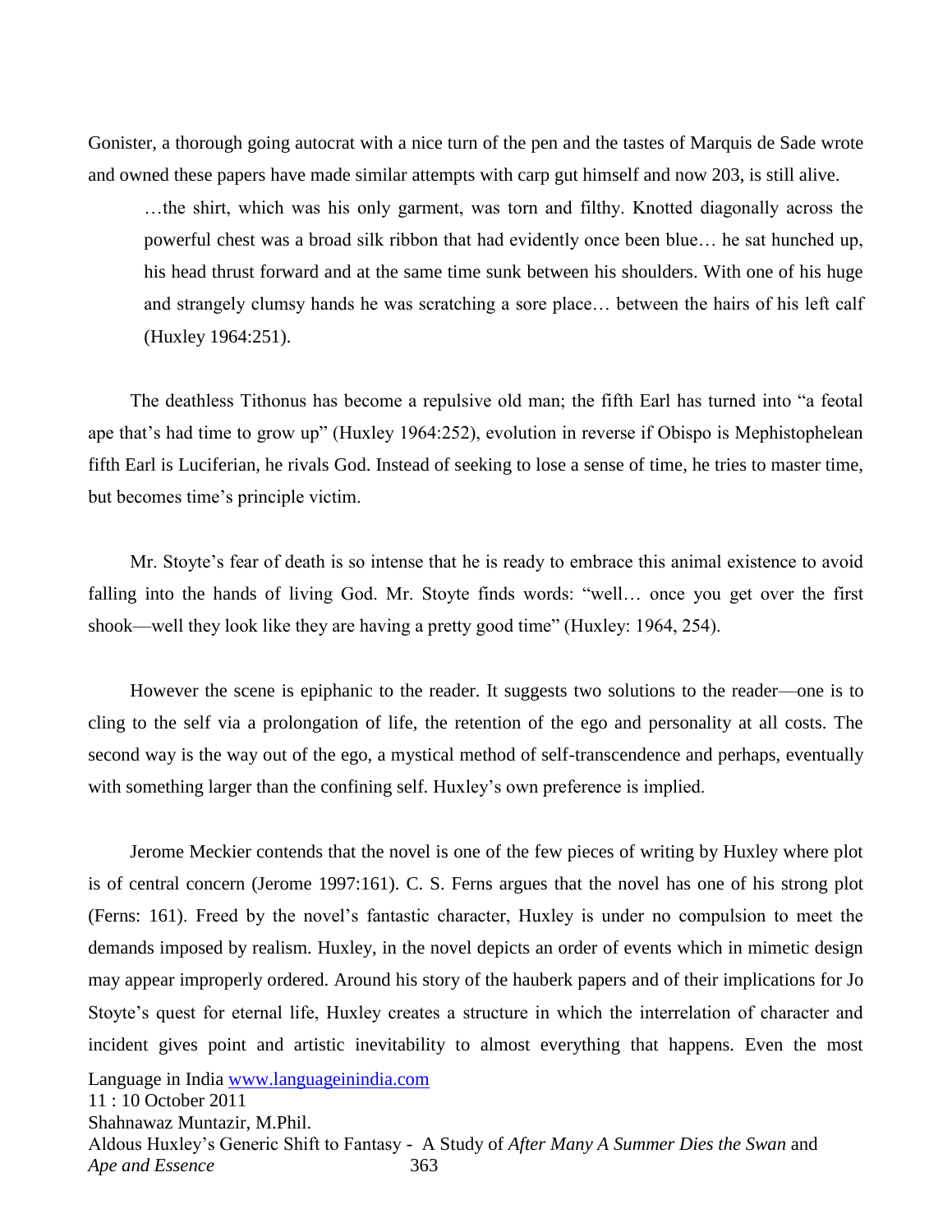sensational occurrences fit into the novel's tight pattern (Ferns: 161-162). Pete's death in the novel which is the result of Jo Stoyte's rage is made credible by the combination of convincing circumstances. That Jo Stoyte will kill the wrong person seems the most logical conclusion after the scene in the lift, where his insensate animal rage is contrasted with the calm geometry and artistic perfection of the Vermeer which hangs there.

 The setting of the novel plays an important role to the full realization of the theme, written as low fantasy it is perhaps the setting which carries it to the level of high fantastic works. *After Many a Summer* is set in the America of 1930s, a more familiar location than the world of distant future or the magical or supernatural world of a regular fantasy. But the way in which it is presented seems nonetheless bizarre. Seen first of all through the eyes of Jeremy Pordage, scholar and gentleman, America appears unendingly strange and alienated, continuously providing shocks. Jeremy is baffled by the sight of a large number of young women who are engaged in silent prayer but later he realizes that they are chewing gums. The distancing of the two worlds which is a pre-requisite for a fantasy to function, especially the one where the ends are didactic and reformative, is done by the juxtaposition of the most violent possible contrasts. After leaving the station, Jeremy passes hoardings which advertise hamburger alongside the comforts of religion and cosmetics next to funerals:

EATS. COCKTAILS. OPEN NITES. JUMBO MALTS.

DO THINGS, GO PLACES WITH CONSOL SUPER GAS!

.. The car sped onwards, and here in the middle of a vacant lot was a restaurant in the form of a seated bulldog, the entrance between the front-paws, the eyes illuminated ... ASTROLOGY, NUMEROLOGY, PSYCHIC READINGS. DRIVE IN FOR NUTBURGERS •

. . Mile after mile .. interminably ... CLASSY EATS. MILE HIGH CONES. JESUS SAVES.

FINE LIQUORS.

GO TO CHURCH AND FEEL BETTER ALL THE WEEK.

· . A real estate agent's office in the form of ,an Egyptian sphinx. JESUS IS COMING SOON.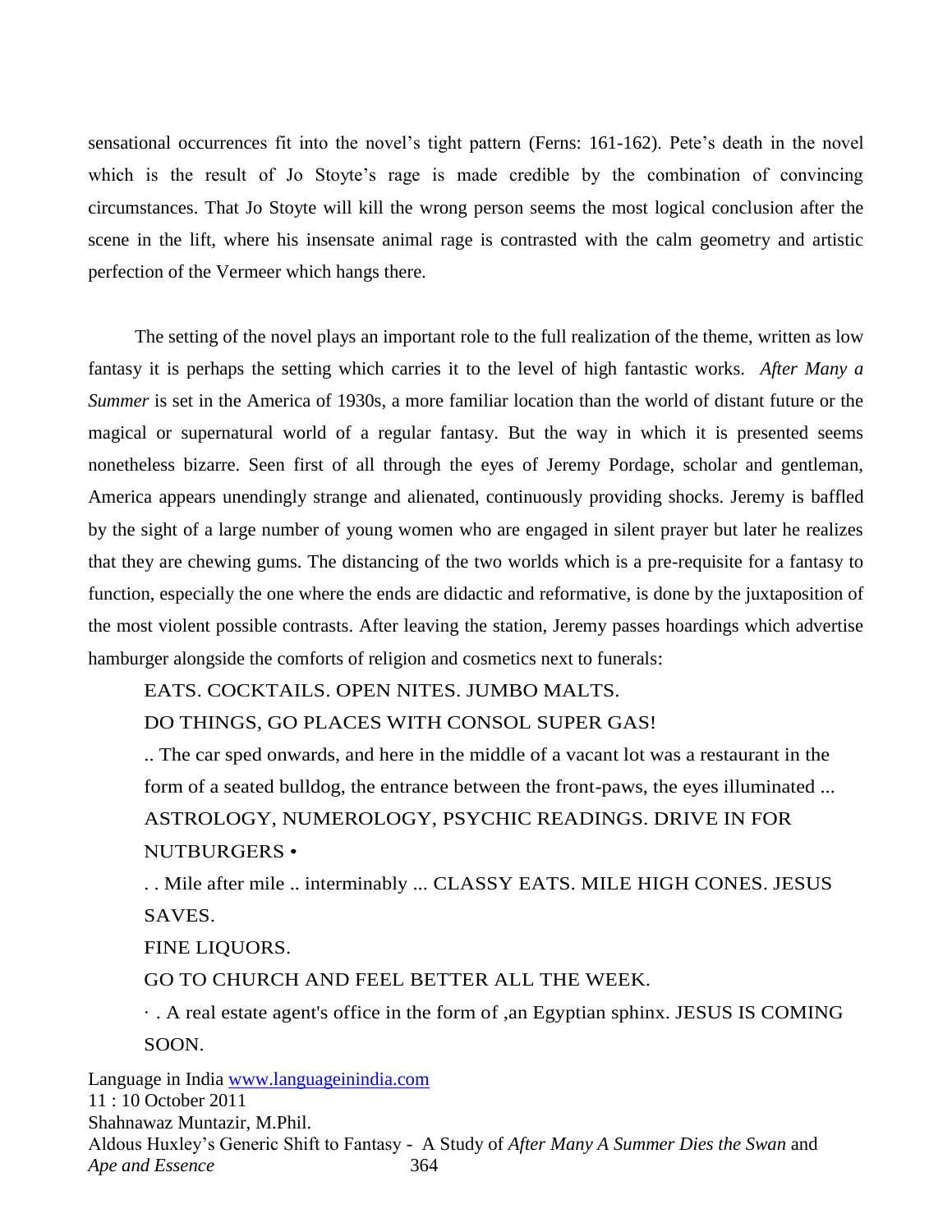#### BEVERLY PANTHEON THE CEMETERY THAT IS *DIFFERENT.*

· . Past a Rosicrucian Temple, past two cat-and-dog hospitals, past a School for Drum-Majorettes ... Sunset Boulevard ... Beverly Hills. The surroundingsdings changed. The road [was] flanked by the gardens of a rich residential quarter. Through trees .. the facades of houses all new, almost all in good taste-elegant and witty pastiches of Lutyens manor houses, of Little Trianons, of Monticellos; lighthearted parodies of Le Corbusier .. fantastic .. adaptations of Mexican haciendas and New England farms (Huxley 1964:9-12).

 Taken to view, in passing, a vast cemetery called the Beverly Pantheon, he finds it adorned with: ―the sort of statues one would expect to see in the reception room of a high class brothel in Rio de Janiero" (Huxley 1964:15). Michael Synider compares the world presented in the novel to the unreal world, what Baudrillard may call a hyper-world (Synider 2006:176). Next comes into view what in the novel is the principle setting where all the action takes place—Jo Stoyte's castle. "But what a castle!" The donjon was like a skyscraper, the bastions plunged headlong with the effortless swoop of concrete dams. The thing was Gothic, mediaeval, baronial-doubly baronial, Gothic with a Gothicity raised, so to speak, to a higher power, more mediaeval than any building of the thirteenth century" (Huxley 1964:17). Jo Stoyte's castle lends an air of gothic that is staple of the gothic tradition starting from *The Castle of Ortanto* and opens up a space for the grotesque action that takes place inside the castle. The castle is separated from the world by a draw bridge, hence, it becomes a different territory which is not regulated by the external world but has its own working principles. Inside the castle there are art works from almost all over the world. The castle dining room combines a Fra Angelico with furniture from Brighton Pavilion; the elevator is adorned with a Vermeer; waiters and butler's roller skate on private tennis court; baboons munch bananas not far from Christian reading room. Grotto of Lourdes, "Greece Mexico backsides, crucifixions, machinery, George IV, Amida Buddha, Science, Christian science, Turkish baths... anything you like to mention" (Huxley 1964:19). The architecture and artifacts in the house not only suggest the gothicity of the house but also indicate that the interiors of the house are a mish mash of plundered or copied things. Having nothing in common every item is irrelevant to every other item. The most striking incongruity in Stoyte's house is found in the great hall,

Language in India [www.languageinindia.com](http://www.languageinindia.com/)

11 : 10 October 2011

Shahnawaz Muntazir, M.Phil.

Aldous Huxley's Generic Shift to Fantasy - A Study of *After Many A Summer Dies the Swan* and *Ape and Essence* 365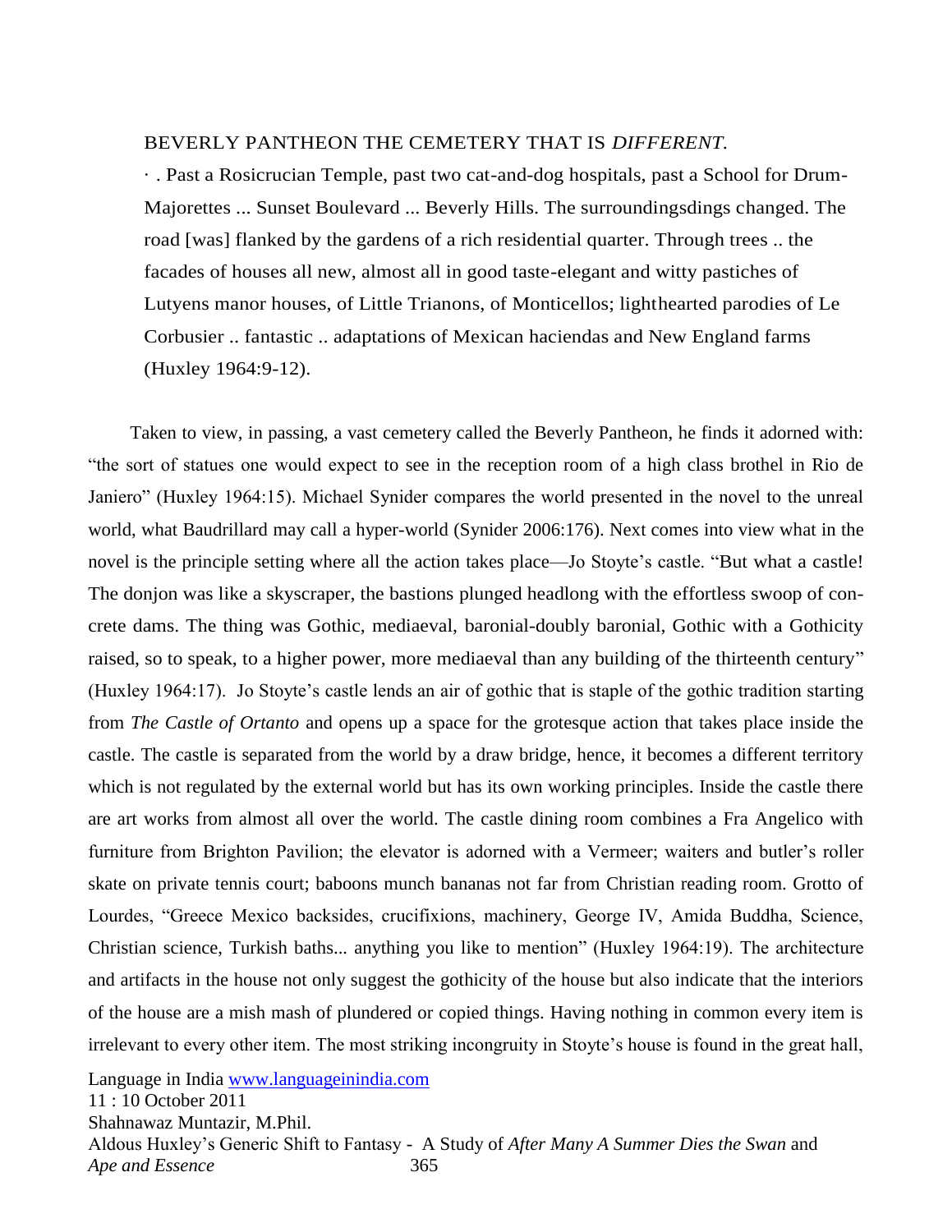from opposite ends of which El Greco's crucifixion of St. Peter and a magnificent nude by Rubens face each other. Death and Sexuality; both given order and beauty by the paintings, but both have lost sting in the modern world. Beside the castle, at the top of the hill, there is a small house at the foot of the hill in which lives Bill Propter. Huxleyan sage and representative of good in the novel, as against the evil that lurks inside Stoyte's castle. With this contrast the novel is raised to the allegorical level. According to C. S. Ferns what gives the setting its fantastic caricatured aspect is simply the principle of selection that Huxley adopts (Ferns: 150). He neglects the more mundane and ordinary elements and focuses on the garishness and vulgarity in American surroundings thereby presenting a reality which goes against the convention of real in a representational work. Thus through the organizing principle of contrast Huxley contrives to create a world which is at once recognized and distorted accurately observed yet bizarre.

#### **Idea Takes Precedence**

 Huxleyan novels do not have much scope for the characterization. The idea takes precedence over everything in the novel. Therefore the characterization in the novel is in accordance with the earlier novels. There are, in the novel viscerotonics like Jo Stoyte and Virginia Maunciple, cerebrotonics like Jeremy Prodage and Peter Boone, somatotonic like Dr. Obispo and an ideal character as Propter. However, at the same time every character is presented as a contrast to his own environment which makes every character a multidimensional being and works at the satiric level in the novel. Jeremy Pordage, typical Huxleyan intellectual dominated by an authoritative mother, for instance combines the elegance and refinement appropriate to his public school and Trinity background to his unsavoury sexual habits. Jo Stoyte is himself an amalgam of incongruous constrasts. On the one hand he engages in sharp and underhand business transactions while on the other he indulges in grossly sentimental benevolence towards sick children. He also alternates between timorous despair and aggressive happiness, depending upon his love of money, which ever is uppermost. His most incongruous impulse is his feelings for Virginia, which are at once those of the purest father love and the most violent eroticism.

Language in India [www.languageinindia.com](http://www.languageinindia.com/) 11 : 10 October 2011 Shahnawaz Muntazir, M.Phil. Aldous Huxley's Generic Shift to Fantasy - A Study of *After Many A Summer Dies the Swan* and *Ape and Essence* 366 Virginia Maunciple as a character in the novel acts as a most important device of exposing contradictions in other characters. In Peter Boone's case she serves to reveal the confusions in his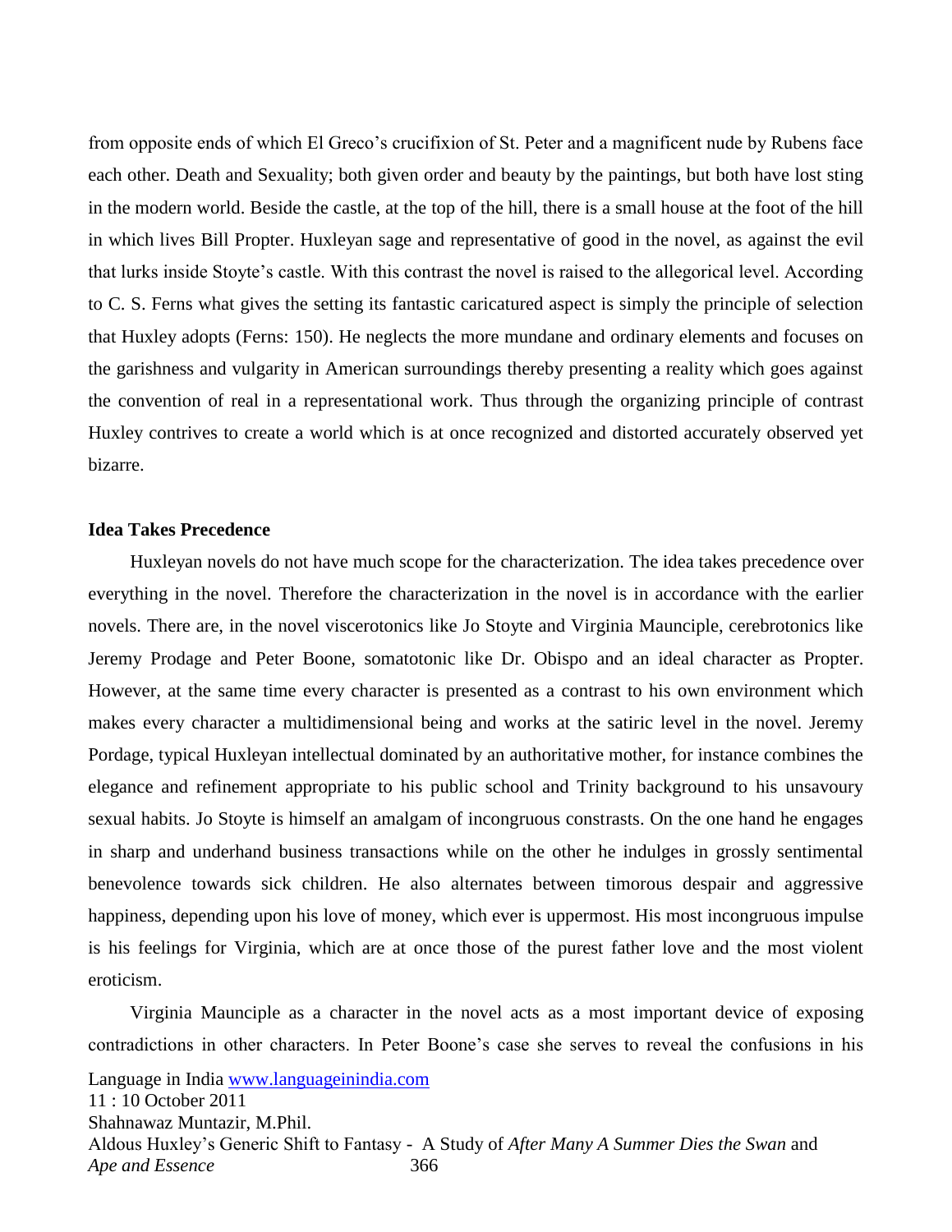mind. Pete is an idealist whose idealism extends not only to his radical communist yearnings but also to his failure in seeing Virginia (his object if ideal love) in any kind of realistic light, even to the extent that he fails to realize that she is Jo's mistress. Huxley once again satirizes the romantic love by highlighting the contrast between the feelings of the lover and the object of love.

 Virginia not only exposes the contradictions of others, she illustrates also the principle of contradiction in her own behaviour. She is an amalgam of innocence and worldliness and in her own uniquely vulgar way extremely religious. Her feelings of piety have their incarnation in the remarkable statue of the Virgin Mary which stands in her boudoir:

You drew back a pair of short white velvet curtains (everything in the room was white), and there, in a bower of artificial flowers, dressed in real silk clothes, with the cutest little gold crown on her head and six strings of seed pearls round her neck, stood our lady, brilliantly illuminated by an ingenious system of concealed electric bulbs (Huxley 1964:144).

Her religion, however contrasts sharply with her sexual habits, and the bedroom location of her idol provides ample opportunities for black comedy and extremely bad taste, which Huxley to his credit exploits to the full (Ferns: 152). Virginia, in her bedroom assumes that our lady (Virgin Mary) pardons her sexual lapses provided they occur in a suitably romantic context with "a boy saying lovely things to you, and a lot of kissing, and at the end of it almost without your knowing it, almost as if it weren't happening to you, so that you never felt there was anything wrong, anything that, Our Lady would really mind..." (Huxley 1964:144).

Further contradictions are exposed in her behaviour by her complacency with Obispo rather than to Pete who possesses all the romantic illusions she supposes herself to share. Despite her distaste for Obispo's cynicism she prefers him in the end he is "a real good looker... rather in the style of Adolphe Menjou… It was those dark eyes with oil in their hair that has always given her the biggest kick!" (Huxley 1964:143).

Language in India [www.languageinindia.com](http://www.languageinindia.com/) 11 : 10 October 2011 Shahnawaz Muntazir, M.Phil. Aldous Huxley's Generic Shift to Fantasy - A Study of *After Many A Summer Dies the Swan* and *Ape and Essence* 367 With Obispo the contradictions stop. He is not hampered by any illusions and knows exactly and clearly what he wants and how to get on it. He exploits Jo's fear of death to disguise his affair with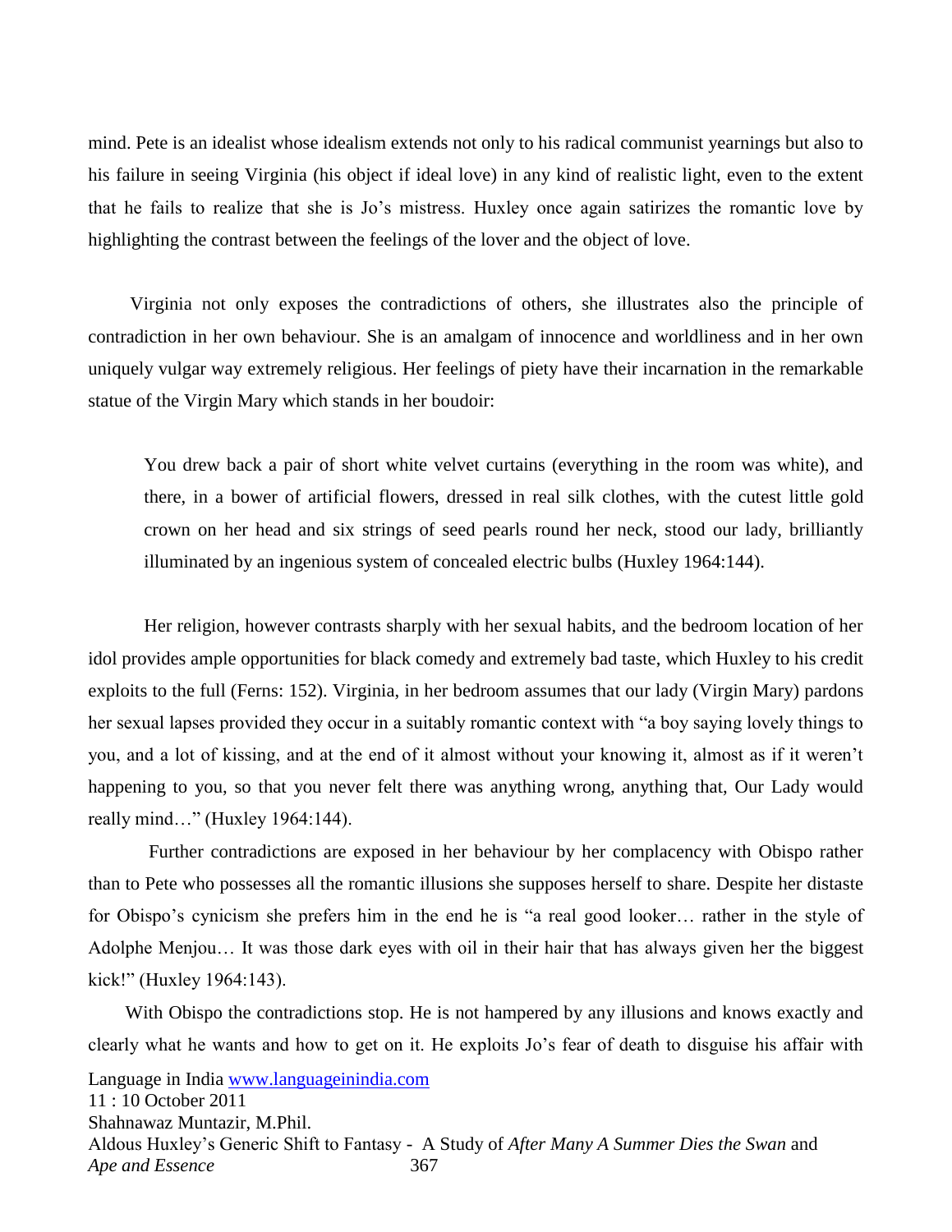Virginia. He also exploits Pete not only seducing the object of his adoration but also gets Virginia to play on that adoration in order to divert Jo's suspensions. But it is his manipulation of Virginia above all that illustrates the power which Obispo's single mindedness gives him over others. He not only seduces her but he does so without making slightest concession to her notion of how such seduction should proceed:

She would take him and take him what was more in his own terms. No Romeo and Juliet acts no non-sense about love, with a large L, none of that popular song clap trap… Why not treat the whole business scientifically? (Huxley 1964: 109)

Obispo is uncompromisingly committed to the destruction of illusions, the reduction of everything to the purely factual. His determination to bring everything down to the level of physical fact is dehumanizing especially in his views on love which he sees merely as a reduction to the animal. Obispo's reflection on the nature of sexuality culminate in a description of it in the familiar Huxleyan terms of abhorrence:

You took an ordinary ordinarily rational human being, a good hundred percent American with a background, a position in society, a set of conventions, a code of ethics, a religion ...you took this good citizen, with rights fully and formally guaranteed

by the Constitution, you took her ... and you proceeded. systematically and scientifically, to reduce this unique personality to a mere epileptic body, moaning and gibbering under the excruciations of pleasure for which you, the Claude Bernard of the subject, were responsible and of which you remained the enjoying, but always detached, always ironically amused, spectator… (Ferns: 154)

 Obispo's detached cynical attitude towards everything is certainly a way of bringing order to the chaos but it is the way which is denigrated by Huxley, his cold attitude and his treatment of Jo Stoyte to whom he is employed as a physician makes him "Mephistopheles" with his hoax theories, his concoctions which he injects to his prey Jo and his pre-occupation with evil makes a typical villain of fantastic tradition. In fact he appears like a character who has come out of the hell. Nevertheless, the very nature of *After Many a Summer* is such that the existence of Obispo has to be counter balanced by

Language in India [www.languageinindia.com](http://www.languageinindia.com/)

11 : 10 October 2011 Shahnawaz Muntazir, M.Phil. Aldous Huxley's Generic Shift to Fantasy - A Study of *After Many A Summer Dies the Swan* and *Ape and Essence* 368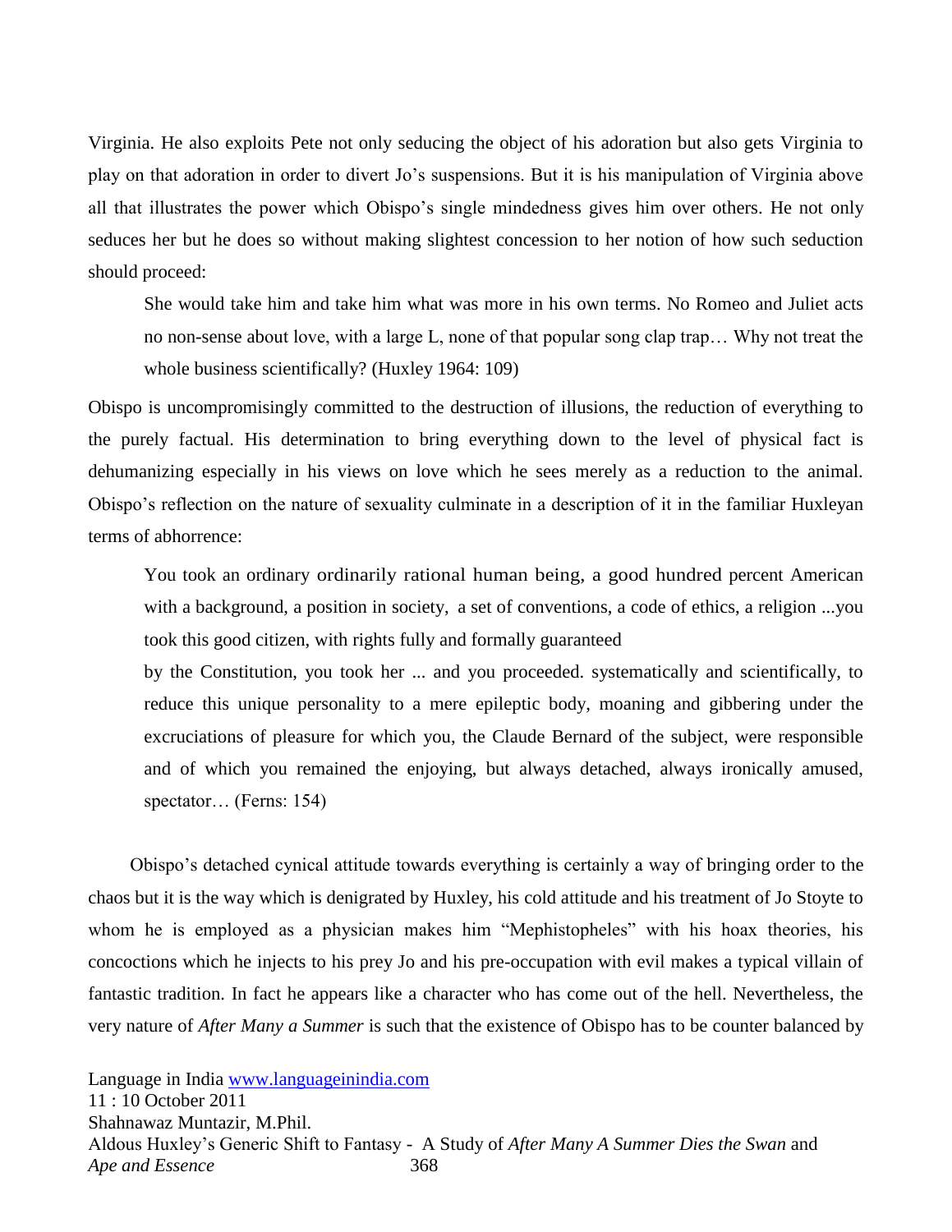some kind of opposite and it is William Propter who acts as a contrast to the amoral doctor and plays an important role in enclosing frame work for this novel of contrast and incongruities. The presence of these two characters in the frame work of the novel presents an allegorical tussle between good and evil material and spiritual. Peter Bowering puts the matter excellently as follows:

Doctor Obispo and Mr. Propter representing the conflicting ideologies in the novel are symbolic manifestations of the material, spiritual motifs referred to earlier. Delineated with an almost allegorical simplicity, they hover around Stoyte like the good and the evil angels round a tottering Faustus, Obispo tempting with his promise of rejuvenation, while Propter offers the more permanent if less immediate attractions of enlightenment (Bowering 1968:149).

Like Obispo, Propter sees through the illusions of others and also remains detached, as any one must to preserve their sanity in the midst of the lunatic world which the novel portrays. According to Keith May, Propter is the central melody, to which the other melodies (characters) being variations are distorted echoes owe their existence (Keith: 151). He is a saintly figure trying to convince a usually skeptical audience of the reality of a spiritual dimension which alone can make sense of illusions and insanities of everyday world while Obispo, by contrast acts as a kind of Mephistopheles, offering the delight of this world, only at a price. Virginia buys concrete, factual physical pleasure but at the expense of her peace of mind. Jo buys of the threat of a murder charge for the shooting of Pete but only at the expense of acquiescing in his own cuckoldry. To say nothing of having to pay his rivals an extremely large sum of money. His dignity thus undermined, Jo is prepared in the end to accept Obispo's ultimate gift—that of eternal life, but only at the loss of his humanity.

In spite of all their contrasting natures, Obispo and Propter are the only conflicting elements in the novel, which are not directly juxtaposed; the confrontation between their ideas and attitudes remains an implicit one. Their essential opposition becomes clear in the scenes where each of them offers his interpretation of Molinos text which Jeremy discovers among the Hauberk papers: "Ame a Dios como es en si, y no como se lo dice y forma su. Imaginacion." (Huxley 1964:54). For Obispo the

Language in India [www.languageinindia.com](http://www.languageinindia.com/)

11 : 10 October 2011 Shahnawaz Muntazir, M.Phil. Aldous Huxley's Generic Shift to Fantasy - A Study of *After Many A Summer Dies the Swan* and *Ape and Essence* 369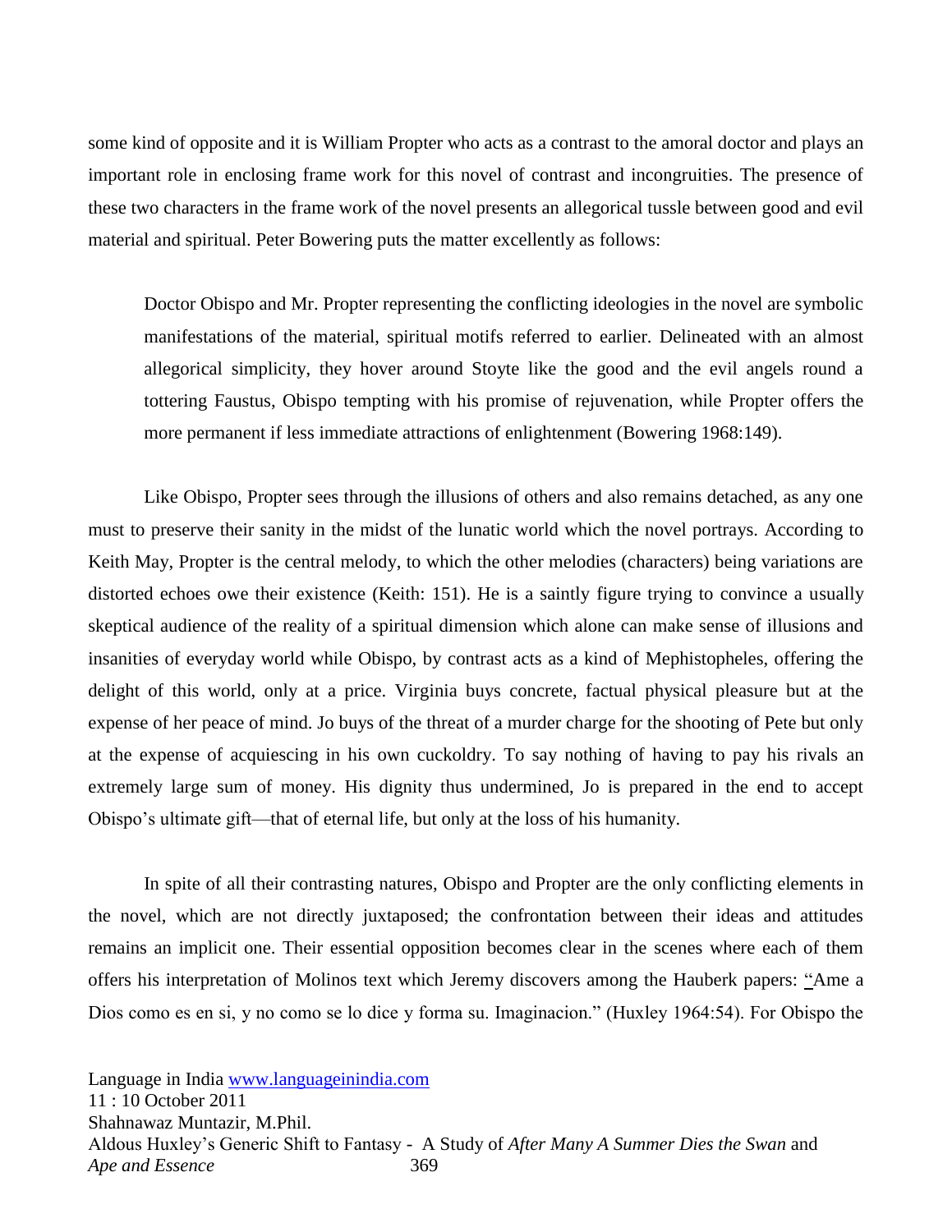statement is meaningless, since he sees all perception as subjective: even if one purges the mind of illusions, one will still see things from one's own point of view:

Why, you can't even love a woman as she is in herself; and after all, there is some sort of objective physical basis for the phenomenon we call a female. A pretty nice basis in some cases, Where as poor old Dios is only a spirit. in other words pure imagination. And here's this idiot, whoever he is, telling some other idiot that people mustn't love God as he is in their imagination (Ibid).

Propter, on the other hand, while he concedes that Molinos' statement is meaningless in materialistic terms, sees it as an indication of the possibility of transcending materialism, of penetrating beyond the world of illusions to some deeper kind of reality. While he is as aware as Obispo of the delusions, which most human beings suffer from, he believes that there is a further delusion inherent in relying solely on a literal and self-consciously unromantic conception of reality. Just as Calamy, in *Those Barren Leaves,* criticizes Chelifer for his insistence on the ultimate reality of boring everyday existence, accusing him of being a 'sentimentalist reversed', so propter sees an exclusive belief in the reality of 'facts' as yet another kind of self-deception. He believes that most human beings define as ‗reality' only what they can understand within the terms of the language systems, perceptions, and habits of thought which they have been conditioned into adopting-that their reality is in fact an artificial construct, which excludes the possibility of any experience, which lays outside the area it encloses. like Obispo, he knows that his theory can only be validated by ‗a practical try-out': just as the women Obispo seduces can only discover the real nature of the sensual ecstasy he promises them by sleeping with him, Propter's audience can only be convinced of the existence of an ultimate spiritual reality which lies beyond language by experiencing it themselves. As Propter points out:

…There is a way. You can go and find out what it means for yourself, by first hand experience. Just as you can find out what El Greco's 'Crucifixion of St. peter' looks like by taking the elevator and going up to the hall (Huxley 1964:166).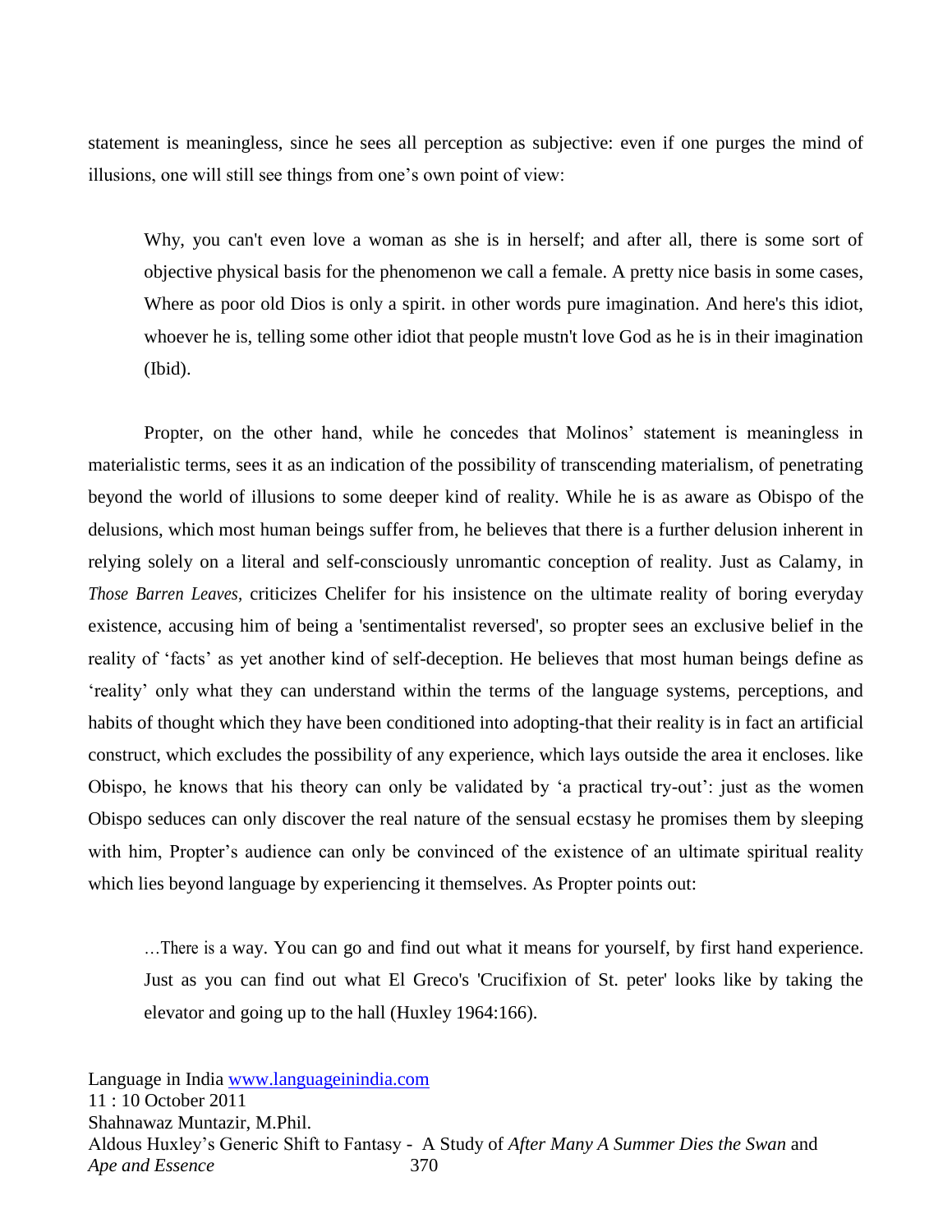Unlike Obispo's experimental validation, however, Propter's is

lacking in immediate appeal. Transcendental spiritual experience is not quite so easy to attain as sexual satisfaction, as he himself concedes "...in this case, I'm afraid, there isn't any elevator. You have to go up on your own legs. And make no mistakes... there's an awful lot of stairs" (Ibid).

 However Propter at the same time has come to accept cardinal Bernlle's definition of man as "nothingness surrounded by God, indigent and capable of good filled with God if he so desires", and accepts John Tauler's definition of God as "a free power, a pure working" (Huxley 1964:90). Propter's chief wish is clearly to the effect that man should recognize his own nothingness and should desire to be filled with God. This is the substance of Propter's teaching. It should be added that he also proposes a kind of Jeffersonian democracy in which his traditional message has the greatest chance of being acted upon. Propter, of course has taken a beating from the critics. Derrek Verschoyle states that:

With Mr. Propter as a character, he displays little skill of any kind. His failure with him is a matter of proportion, for while there can be no two opinions of the interest of what he says, the effect of his monologues, which occur too frequently and at infinitely too great length, is to make the book profoundly static, and to destroy the effect of what has preceded them. It does not matter that his philosophic lectures would not be credible in a person in real life; it does not matter that they have the effect, not of elements in a work of fiction, but a series of casual tracts(Verschoyle 1939:13).

Derrek Verschoyle's remarks are valid so far Mr. Propter's monologues are concerned. He talks too much in relation to the rest of the novel, about sixty out of two hundred and fifty-two pages of the book, and he is barely involved in the action of the novel yet Huxley introduce Propter in the novel as a moral pivot and a standard against which every character of his novel is judged. Every character except Propter thinks and acts falsely. The environment of the novel expresses and fosters ways of life diametrically opposed to the ways advocated by Propter. In fact his constructive philosophical thesis that good exists outside the time relates him directly to the theme of the novel, which deals with the concept of acquiring good in time.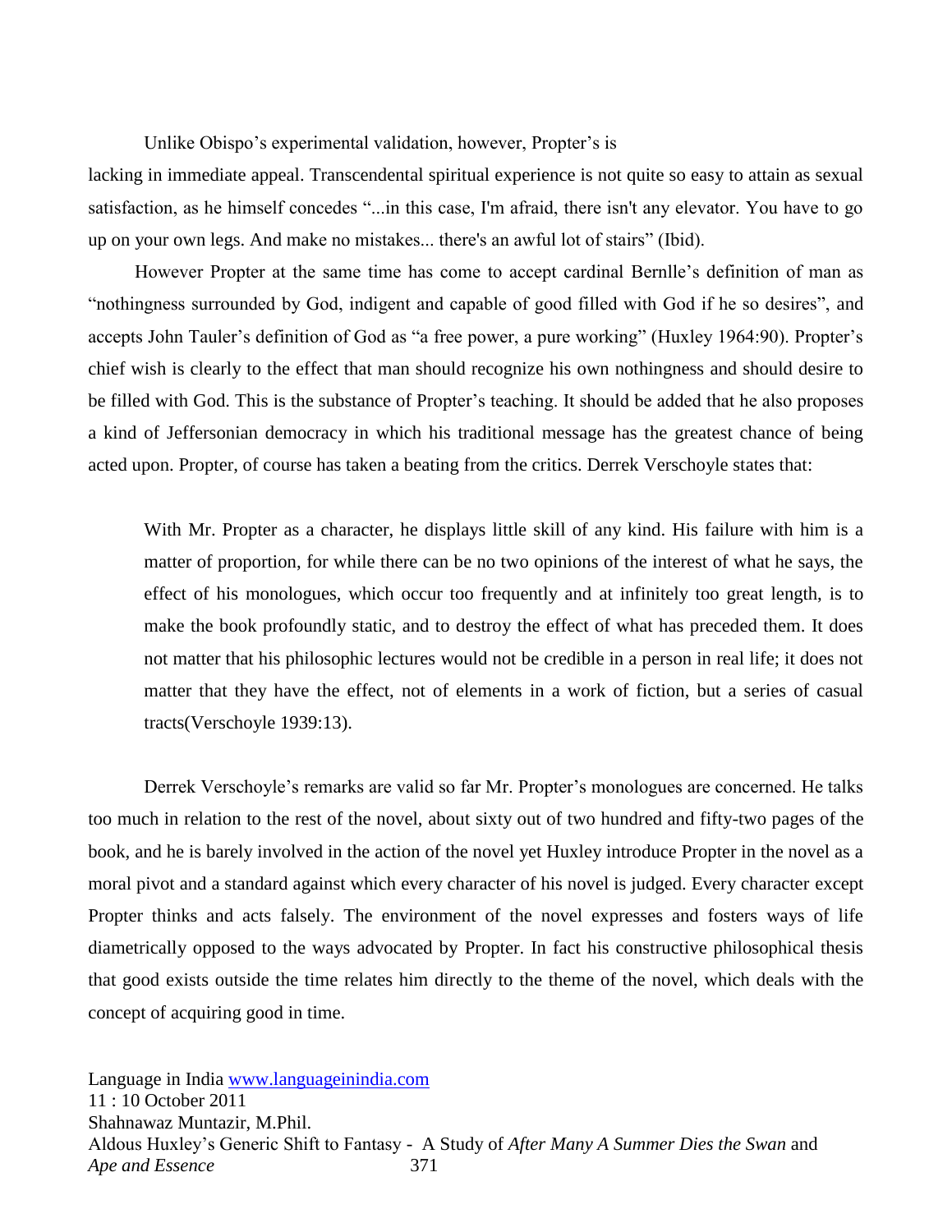*After Many a Summer* as a novel works on more than one level. It suggests his departure from realistic novel and on another level it marks the beginning of expounding of his beliefs with clarity and sureness which was missing from other novels. Malcom Cowley states that, "Huxley in this novel abandons art for morality... he still tells us a story, but... it is primarily intended as a moral lesson" (Cowley 1940:216).

#### *Ape and Essence*

*Ape and essence* is a novel much in tradition of George Orwell's *1984,* written one year after *Ape and Essence*. *Ape and Essence* is a dystopia and presents an apocalyptic vision of the world. While 1984 is a political dystopia Huxley's dystopia is a historical and metaphysical one, novel is a merciless allegory (Jerome: 189). Huxley saw it as a partial redressing of cruel oversights in *Brave New world* (1928). *Ape and Essence* is in fact the part of the trilogy which Huxley wrote about the possible futures. While *Brave New World* and *Island* are the two utopias. *Ape and Essence* is a dystopia. Huxley through this novel visualizes a society, which has lost its spiritual value and has taken refuge in animal bestiality Huxley comes through as a prophet forecasting the destruction that atomic wars, organized religion and nationalism can cause.

The novel is written in a scenario form (a rejected script rescued on its way to the studio incinerator). The time: the post-atomic twenty second century. The setting: the Los Angels plain. "Dissolve to street under the porches of ruined filling station the heaps of human bones"(Huxley 1948:40). It is some decades after the world War III, atomic bomb, ‗the thing' has wasted most of our known world; Active radiation has ceased, but food is still short, and everything else. The books from the former L.A. Public Library are used to stoke Communal ovens; Labour gangs dig up and plunder the corpses of the dead. Four babies out of five are born deformed and are destroyed and their mothers savagely punished; sex is loathed and feared, only periodic orgies are permitted by Church and State. The state religion is cult of Belial, government is absolute run by a hierarchy of castrated Priests, Arch Vicars followed by patriarchs, Presbyters, Postulants and Satanic science practitioners. Anthony West contends that, "novel is a pseudo scientific shocker something like M.P. Sheils's *Purple Cloud*"(Anthony West 1949:232-33).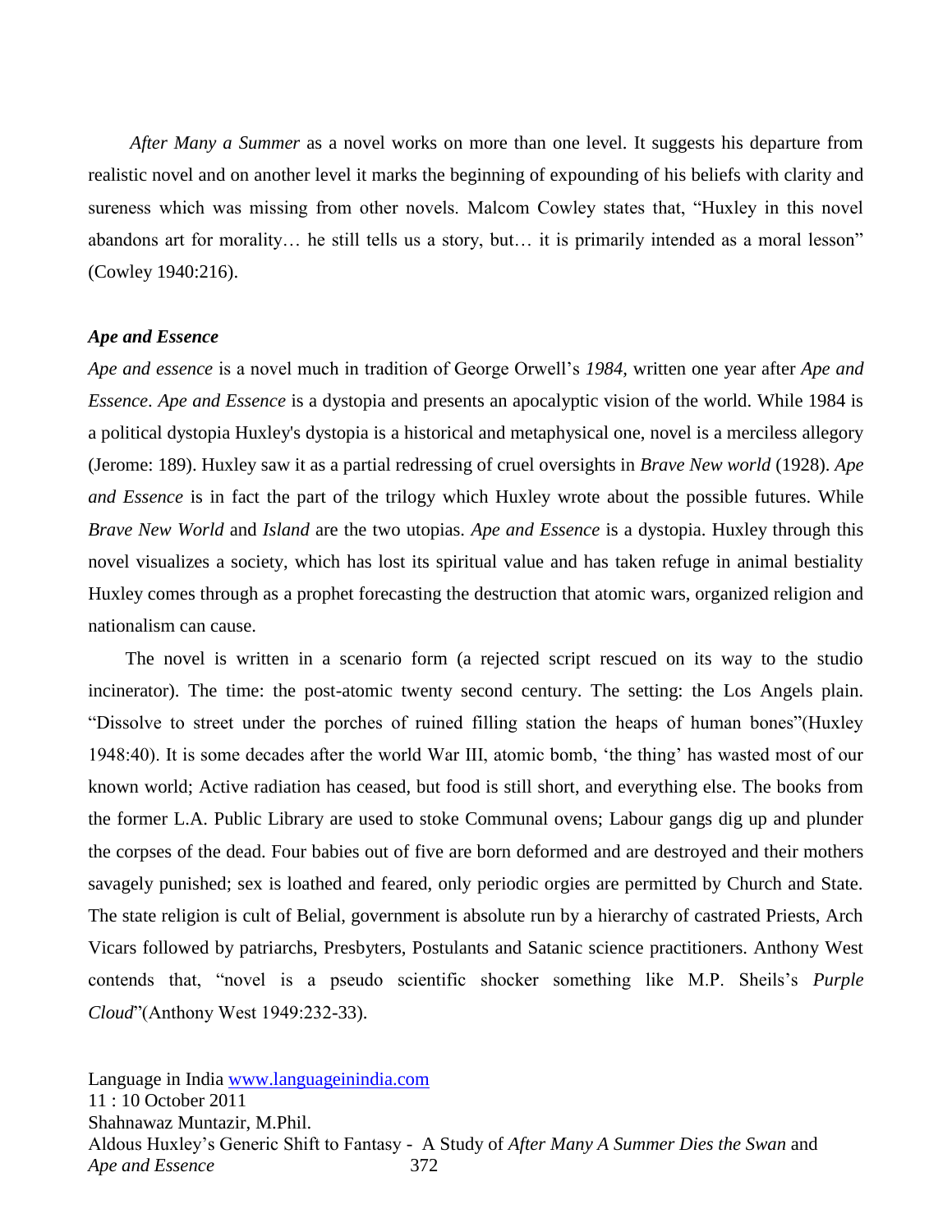*Ape and Essence* has been divided into two parts for the sake of the purpose of lending objectivity to the treatment of subject by distancing the main course of the novel from its author. The title of the first part of the novel is "Tallis" and its narrative deals with the discovery of the rejected script. This part is written as verisimilitude and comprises a brief satire on Hollywood and a number of Touches which anticipate the material of the second, much longer part. Huxley creates a device for frame work in the same manner as did H G Wells, William Morris and Natheniel Hawthorne to offer just a few examples. All of them thought it desirable to move into the main supernatural story via some comparatively humdrum proceeding during which, for instance, the dreamer settles to his sleep or one of the company looks up the intriguing manuscript.

In this way Huxley has his first narrator talk with Bob Briggs and later discover the script and travel to the Tallis ranch. The first part not only acts as piece of satire on Hollywood and the discovery of Tallis' script, it also has a tone whose cynicism faintly foreshadows what is to follow (Keith: 178). This tone in a calculated manner is set by the first paragraph of the novel it self:

It was the day of Gandhi's assassination; but on calvary the site seers were more interested in the contents of their picnic baskets than in the possible significance of the after all, rather, common place event. They had turned out to witness. The centre of the universe is here, not there. Gandhi might be dead; but a cross the desk in his office, across the lunch table in the studio commissary, Bobbriggs was concerned to talk only about himself (Huxley 1948:1).

Placing Gandhi against the picnicker on calvary and then focusing more sharply upon one particular *homme moyen sensual* (Mr. Briggs) is a means of conveying neatly the point which will continuously be made by varying methods through out the novel.

Gandhi's death signals the death of spiritual qualities and the acceptance of amused egotism. This theme is continued through out the novel and later we learn from the Arch Vicar that it was not the share quantity of evil working through the Belial's triumph; It was rather the loss of recognition of spiritual qualities. This theme is developed in first part through depicting Bob Briggs' timid dreams of adultery and the milieu he lives in. Briggs is contrasted with Byron, Keats and Shelly not only for the sake of humor but also as the reminder of the audacity and spiritual grandeur, which those romantic poets, in the midst of their human feelings possess. The spiritual debasement is also stressed on by the

Language in India [www.languageinindia.com](http://www.languageinindia.com/)

11 : 10 October 2011 Shahnawaz Muntazir, M.Phil. Aldous Huxley's Generic Shift to Fantasy - A Study of *After Many A Summer Dies the Swan* and *Ape and Essence* 373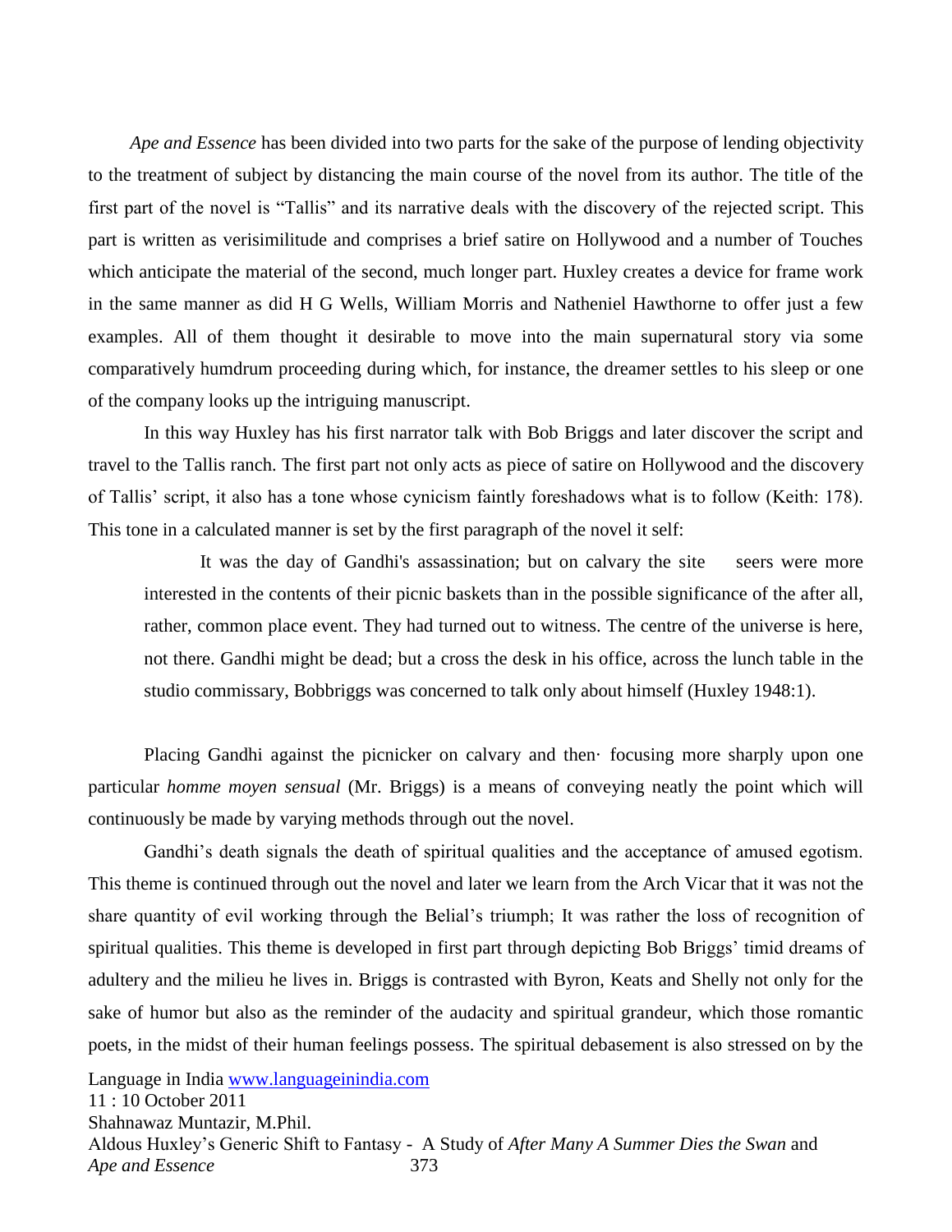joke about Christ when Briggs asks his producer, Lou Lublin, for an increase in salary to which Lou Lublin replies that "in this studio, at this time, not even Jesus Christ himself could get a raise" (Huxley 1948:169). This leads nameless narrator of the first part, which may be identified as Huxley himself, to think of the scene of Christ begging before Lou Lublin for salary hike painted by Rembrandt, by Breughel and by Piero Della. Francesca. The other contrast to emphasize the debasement is the making of a picture in one of the studios at Hollywood about ‗Catherrine of Siena' in which the emphasis is upon some insignificant love affair in the saint's life. All these matters compose the theme of vanishing spirituality. The Prufrockian Bob Briggs, the assassination of Gandhi, the loss of the spiritual qualities found in Renaissance paintings, such elements are seen possibly impelling us towards some sort of nadir and sets the tone for pessimism that follows.

 The discovery of the script takes the narrator and Bob Briggs to Southern California to its writer William who is already dead and is buried in the nearby desert. From this point on reader is placed in a movie script, a post atomic world and narrations is handed over to the second narrator which marks the beginning of Part-II and the transcendence from verisimilitude to Fantasy. To give shape to this bizarre material and articulate his ideas effectively Huxley experienced problem in finding a suitable vehicle for expression. Regarding the form of second part Huxley states:

..... there was no other form that would do. I tried at first to write it straight; but the material simply wouldn't suffer itself to be expressed at length and in realistic, versimilitudinous terms. The thing has to be short and fantastic, or else it could not be at all. So I chose the scenario form as that which best fulfilled the requirements (Smith 1969:600).

#### **Kinematic Narrative Technique**

Language in India [www.languageinindia.com](http://www.languageinindia.com/) 11 : 10 October 2011 Shahnawaz Muntazir, M.Phil. Aldous Huxley's Generic Shift to Fantasy - A Study of *After Many A Summer Dies the Swan* and Therefore, Huxley took recourse to the Kinematic narrative technique that borrows from film the device of rapid motion, sensory stimulation, and compressed data. In accordance with the form of the novel the plot and action are pinned to the background the action is pacey, narrator moves swiftly from one scene to another, which adds to the celerity of execution. C S Ferns states that the use of the scenario form puts too much pressure on the reader's imaginative capability (Ferns 177). However, Huxley deliberately adopted an approach likely to create very decided expectations on the part of the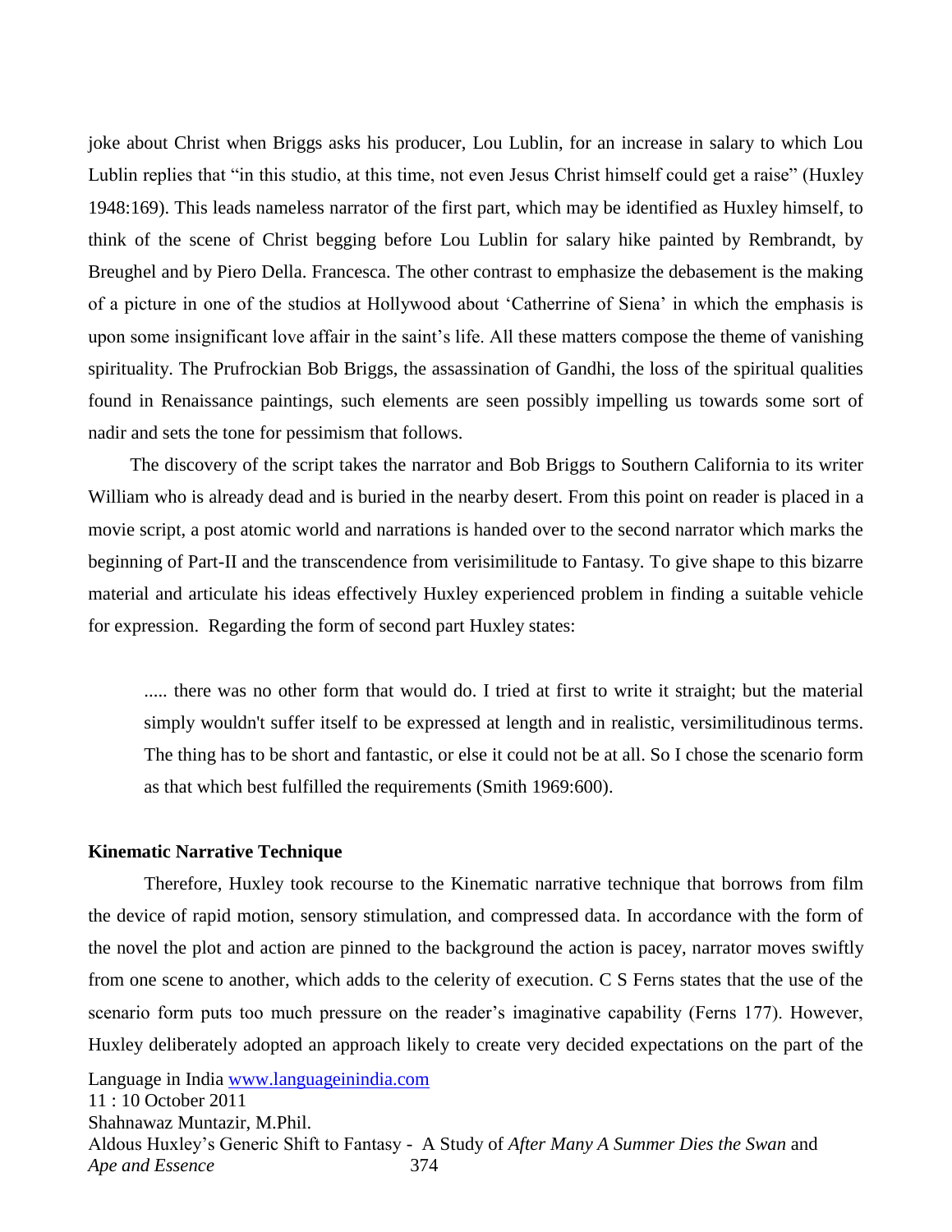reader. Besides, the use of this form allows Huxley to distance himself from the view expressed by the narrator or any other character like Arch vicar or Dr. Poole. Reader is always made conscious by the use of such terms like close-up, cut, the change of camera angle that he is actually reading a script by some William Tallis.

In this way narration is divided between two persons one pyrrohonic observer, one who along with Briggs discovers the Tallis' rejected script and the second person is Tallis himself giving vent to his embitterment through the persona of narrator in the movie. The use of second narrator helps Huxley to distance himself from the attitudes which he maintained during and just after Second World War but didn't wish to be devoured by, therefore, attributed to Tallis. The other reason for the use of the Narrator instead of the customary Huxleyan sage, marginally involved in the plot was that Huxley was aiming at pure fantasy (Rolo 1948:102-3). Therefore, he refrained from any attempt at realism. With the change of narrator reader is transformed from Zero world (Wolfe 1986:63) to the secondary world, which encompasses the elements of horror and Fantasy. The world that is presented is a world of baboons; the surrealistic images of the Apes are intended to represent humans with their coarse animal instincts. The screenplay opens with a baboon harlot singing onstage to an admiring crowd:

Give me, Give me, give me

Give me detumessence… (Huxley 1948:84).

 As the Baboons move to the tunes of the baboon singer the next scene shifts to the sea and a four masted schooner named Canterbury is approaching the coast of California at the end of its voyage from New Zealand. The year is 2108 and the events are introduced to give the reason for the dystopic condition of the world. In this early part the allegory predominates. Huxley wished to portray the historical event which forms the background to the main story of Dr. Alfred Poole as a means of telling what was wrong with the world then, in the twentieth century.

Allegory was chosen because realistic expression of the third world war would have obscured its cause in terms of human psychology. The reader who is expected to be in Cinema (as he is reading a movie script) is shown another cinema full of baboons whom no doubt human beings resemble, the baboon actors in full sadistic control of human beings with the faces of Einstein, Faraday and Pasteur. Two Einstein's, each one enslaved by a different army are fairly soon obliged by their captors to inaugurate the Catastrophic war. The scene ends with both baboon armies lying dead on the ground

Language in India [www.languageinindia.com](http://www.languageinindia.com/)

11 : 10 October 2011

Shahnawaz Muntazir, M.Phil.

Aldous Huxley's Generic Shift to Fantasy - A Study of *After Many A Summer Dies the Swan* and *Ape and Essence* 375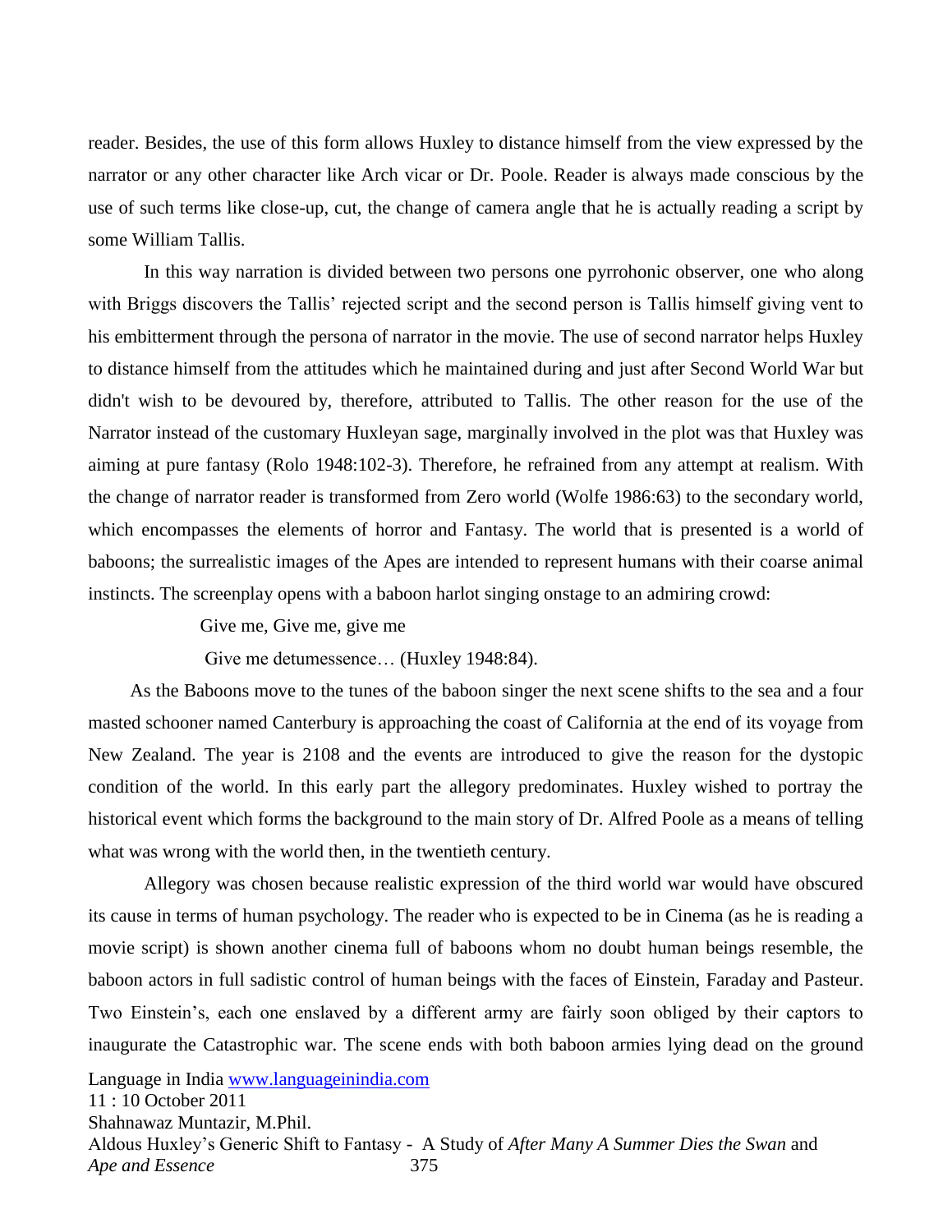while two Einsteins look at each other in astonishment and are last o die and the narrator declares death by suicide of twentieth century science'.

The names of Einstein and Pasteur are introduced not just because their works pre-eminently, has made nuclear biological war fare possible, but also because these scientists represent the creative sprit in contrast to the tendency to stultify thought by presuming to know in advance what conclusion thought should reach. On the simplest level the fable here represents the opposition between scientific discovery and its misuse (Keith: 181). But at the deeper level the fundamental opposition is between ends which are ape chosen and means which are man's, as the title of the novel implies taken from Shakespeare's *Measure for Measure* where Isabella delivers a speech:

But man, proud man, just in a little brief authority— Most ignorant of what he is most assured, his glassy essence— like an angry ape, Plays such fantastic tricks before high heaven as makes the angels weep (Huxley 1948:90).

 The implication is that man's spirit his glassy essence is characterized by transparency, so that it lets in truth. Wishes and fears, including what are thought of as noble aspirations, are apish because they through up barrier. Huxley viewed that in his time these formidable barriers by the presumption that mind is the soul instrument and arbiter of truth. But since the mind has an inclination to propose objectives, we are often driven into frenzied imbecility by a tendency to subvert or ignore the given truths of experience an effort to reach imagined destinations (Keith:182).

After the initial allegory which explains the reason's for the World War III and resultant end of civilization we are introduced to the member from New Zealand rediscovers expedition which arrives from New Zealand, being the only place which survived the atomic bombs due to its geographic isolation The protagonist of the novel, Dr. Alfred Poole, a Botanist comes with the rediscovery expedition and finds himself amongst the civilization that has regressed to barbarism. This section is replete with the dystopic imagery and partakes with the gory and grotesque. The central themes of the novel all run through this section and are fully exposed through the dialogues between Dr Poole and

Language in India [www.languageinindia.com](http://www.languageinindia.com/)

11 : 10 October 2011 Shahnawaz Muntazir, M.Phil. Aldous Huxley's Generic Shift to Fantasy - A Study of *After Many A Summer Dies the Swan* and *Ape and Essence* 376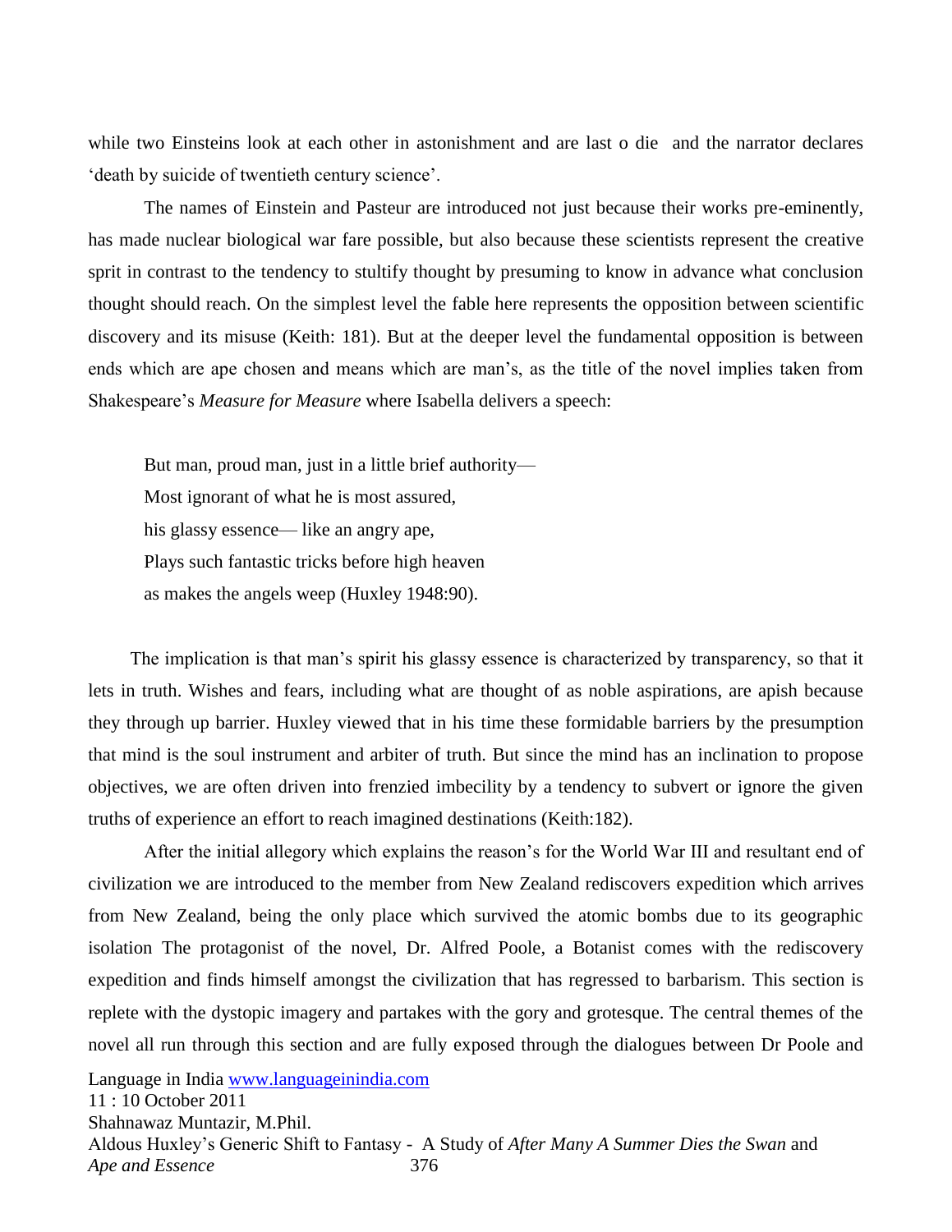Arch Vicar, the religious and political head of the survivors of nuclear destruction in Los Angeles. ―Church and State/Greed and Hate/Two Baboon persons in one supreme Gorilla.‖ (Huxley 1948:183).

These words of the narrator suggest the totalitarian character of the modern governments, which is responsible for the havoc done by the nationalism, which justifies the inhuman and wanton killing of one another.

The destruction caused by science and technology and the vices of organized religion and has reduced the civilization in *Ape and Essence* to a ghostly existence. "The great Metropolis is a Ghost Town, that what was once the world's largest oasis is now its greatest agglomeration of ruins in a Wasteland" (Huxley 1948:197). Skeletons are piled in doorways and ruined filling stations; dust, tattered clothing, cheap jewelry and brassieres cover what was once an undergraduate science laboratory, dunes of sand drift through the street, Trains and automobiles, rusty and unused, clutter the landscape. Women draw water from a well into a goatskin, food so scarce that books are pulverized for bread. The graves of pre-bomb movie moguls are robbed for jewelry and clothes. Many inhabitants are deformed; the gamma rays have produced babies with four rows of nipples, or without any legs or arms, or with eight or more fingers on a hand. The adults live a life of outlandish beliefs and shocking rituals. The religion followed is Diabolic, Belial has replaced God.

#### **Arrangement of Language**

 Much in the same way as any Fantastic, especially dystopic Fiction makes an arrangements of language that suites the articulation of the events removed from the reality Huxley makes use of certain words which forces the reader to resort to a "Conjectural mode of reading" in which the absent paradigm is replaced by paradigms of the empirical World (Angenot 1979:13). But evolve different meaning in the world created by the author the signifiers which in a naturalistic world may refer to something else are attributed to different signified which may or may not be related to the empirical signified.

#### *Brave New World*

Language in India [www.languageinindia.com](http://www.languageinindia.com/) 11 : 10 October 2011 Shahnawaz Muntazir, M.Phil. Aldous Huxley's Generic Shift to Fantasy - A Study of *After Many A Summer Dies the Swan* and *Ape and Essence* 377 Thus in *Brave New world* Alphas, Betas and Epsilons do not refer to the mathematical units but to the bottle made babies with varying intelligence and utility in state affairs. Similarly in Orwell's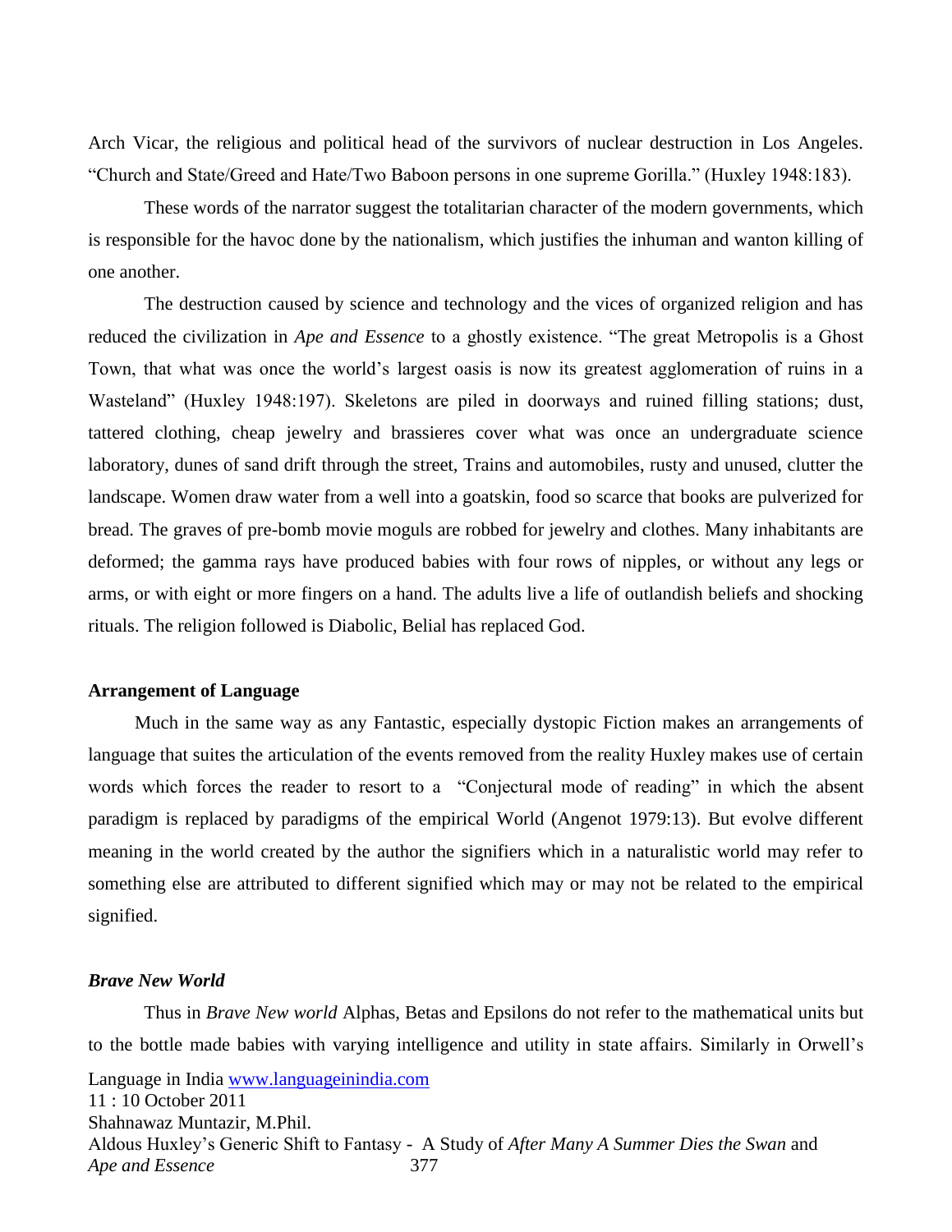*1984* (1949) many new terms and concepts like Newspeak and Double think are used in different context than they may empirically mean. Huxley also fills the empirical words with new meaning to propitiate his needs. Therefore the 'thing' in the novel refers to the third world war, the atomic and Biological warfare which led to the collapse of civilization. The term used for a woman is 'Vessel', ―The vessel of the unholy spirit, the source of all deformity ... The enemy of the race, punished by Belial and calling down punishment on all those who succumb to Belial in her" (Huxley 1948:227). Huxley in a letter to Anita Loos suggested writing a novel about "Future .... A post atomic war society in which the Chief effect of the gamma radiations has been to produce a race of men and women who do not make love all the year round, but have a brief mating season"(Smith:569). We are told in the novel that due to the emission of gamma radiations after atomic war the sex has been reduced to a seasonal ritual rather than a regular affairs woman wear "NO" to cover the strategic places on their bodies to avoid intercourse except a particular time of the year when "NO" is removed. The humans who have normal sexual habits and mate round the year are referred to as 'Hots' and are considered threat to the society:

But remember your history if you want solidarity, you have got to have either an external enemy or an oppressed minority. We have not external enemies, so we have to make the most of our Hosts. The are what the Jews were under Hitler, what the bourgeois were under Lenin and Stalin what the heretics used to be in catholic countries and the papists under the Protestants. If anything goes wrong, its always the fault of the Hots. I don't know what we'd do without them (Huxley 1948:237).

They are executed and buried alive. The seasonal orgies take place on Belial's day: two week long mating period where no sense of reservation in terms of having a single partner, is held it is a kind of communal mating. The point that Huxley wants to bring home seems to suggest the degradation of the sex in his own times, where sex has become a mechanistic affair, used only to satiate the animal instinct devoid of any spiritual value. The sterility of sexual communion is reinforced by suggesting that the children produced of such union are mostly deformed and are systematically eliminated through 'purification ceremony' in which deformed babies are put to knife if they have more than three pairs of nipples or more than seven fingers or toes: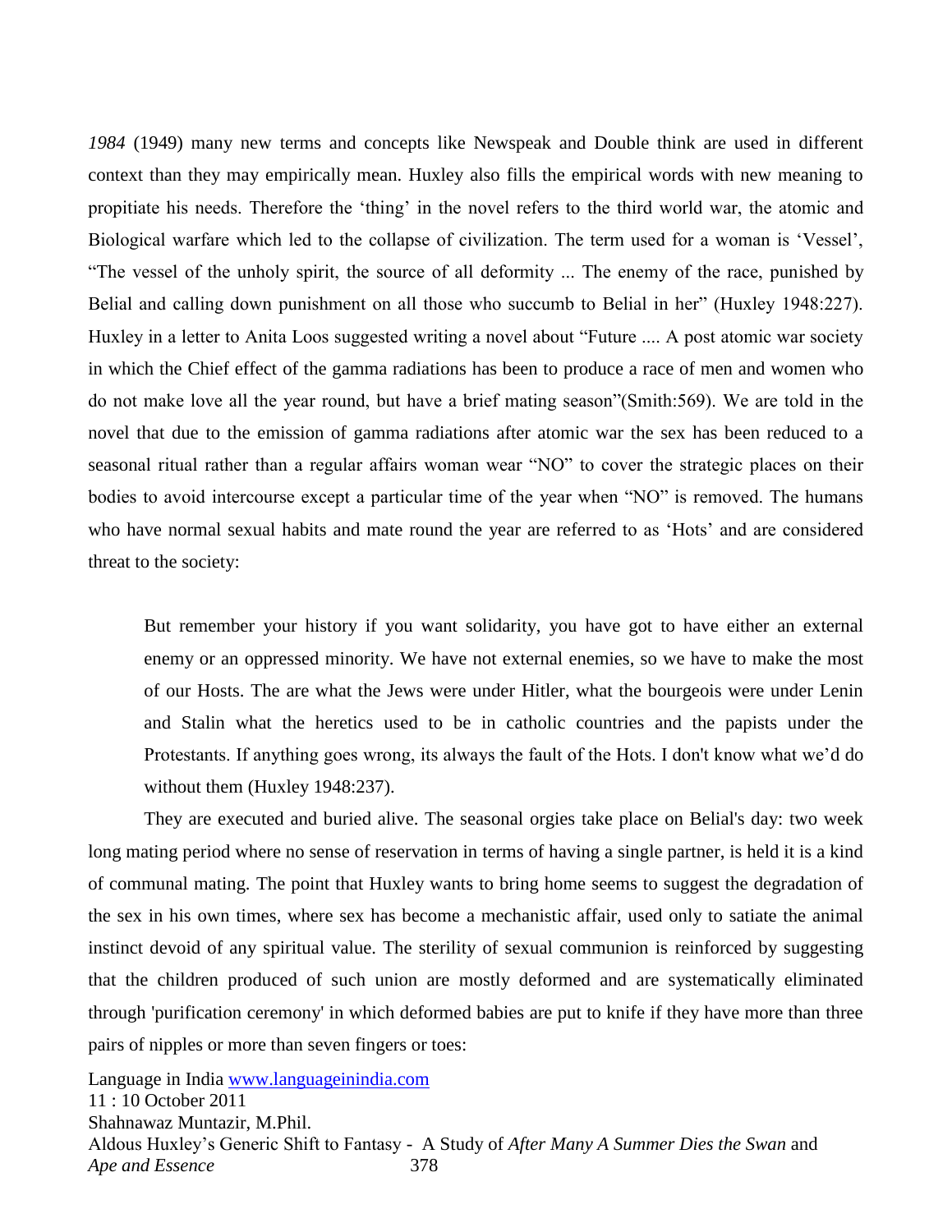blood, blood, the blood….'

The patriarch's left hand closes about the infant's neck…

Impales the child on his knife, then tosses the body into darkness .... (Huxley 1948:236).

The mother, who produce deformed babies are shaved and whipped with bull's pizzles. Such images are gory and add to the horror in novel.

#### **Function of Fantastic Mode**

Huxley's use of fantastic mode enables him to avoid a large number of characters to focus on the undesirable attitudes and behavior, which used to create imbalance and was at odds with Huxley's pretensions to be offering an objective account of the world. In Ape and Essence, rather than the multiplication of individual examples Huxley pits the representational characters of two opposing worlds one realistic and other fantastic; as in case of Dr. Poole and Arch Vicar Against each other, where their incongruities expose there mutual absurdities.

 Arch Vicar is the most impressive character in the novella, where characters are little developed and psychological penetration is shallow. He is the counter part of Mustapha Mond in *Brave New World* he is the cynical Huxley of early Huxley novels in his most grotesque guise. Sitting in his chapel he exponents to Dr. Poole the basic theology of the world of the damned over which he presides (Woodcock: 25). As he talks the annual scarifies of deformed babies and the flogging of their mother's is going on outside, the crowd whipping itself up to the state of excitement that will culminate in the great annual orgy. Poole watches in horrified fascination as the Arch vicar who terminates the lines of the Satanists that runs from Coleman through spandrel and Obispo-presents his interpretation of history as a triumph of the diabolic principle. "As I read history." He says, "it's like this man pitting himself against nature, the ego against the order of things, Belial" (a per Functionary sign of the horns) against the other one" (Huxley 1948:288). Finally assured in the nineteenth century when Belial fooled men into believing that "Progress and nationalism those were the two great ideas he put into their heads. Progress - the theory that you can get something for nothing; the theory that you can again… He would win the battle" (Huxley 1948:231). ... the great wars and revolutions that destroyed civilization and

Language in India [www.languageinindia.com](http://www.languageinindia.com/)

11 : 10 October 2011

Shahnawaz Muntazir, M.Phil.

Aldous Huxley's Generic Shift to Fantasy - A Study of *After Many A Summer Dies the Swan* and *Ape and Essence* 379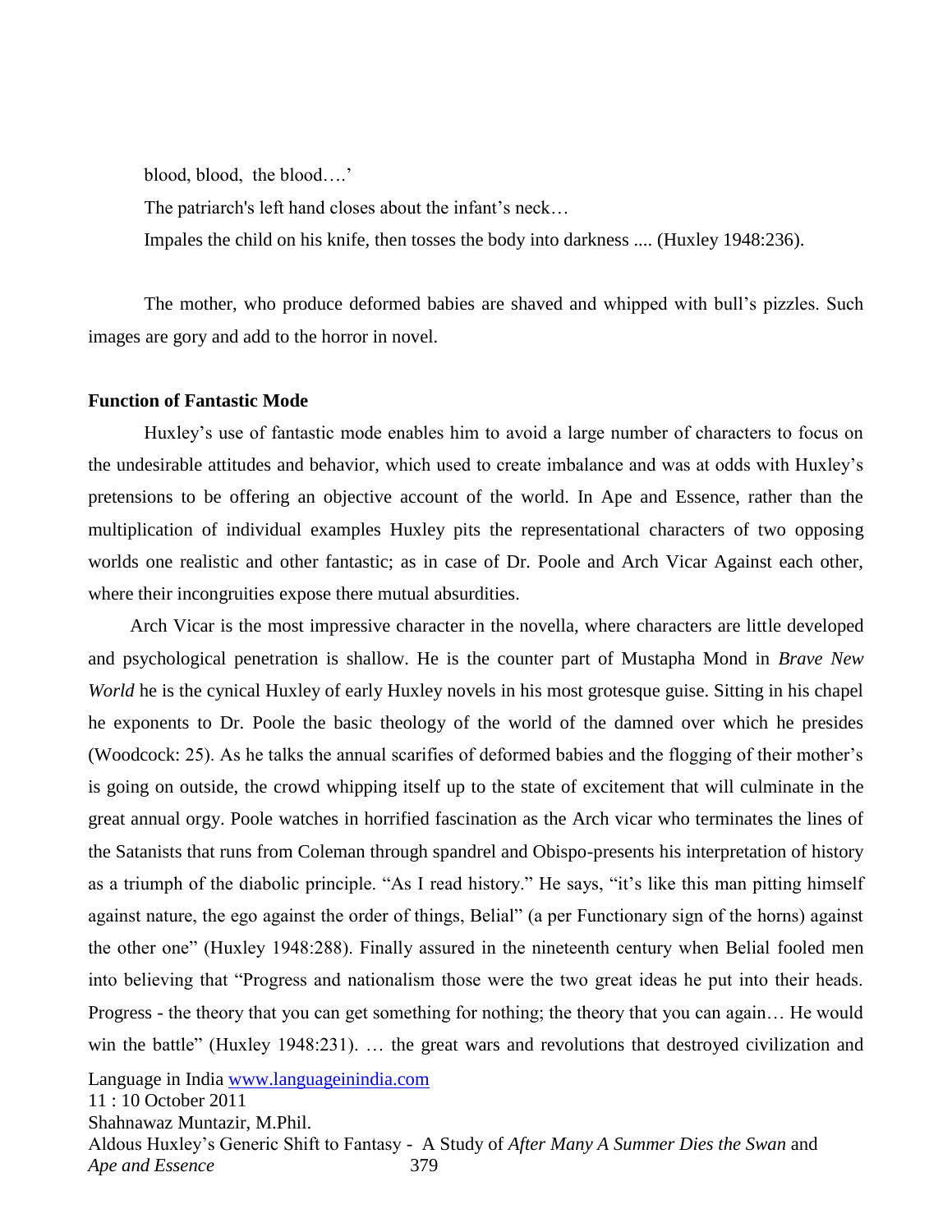turned the earth into realm of Belial that man is diabolically possessed seems to the Arch- Vicar self – evident, "...are you aware, sir, that from the second century onwards every Christian believed that a man could be possessed by God? He could only be possessed by Devil. And why did people believe that? Because the facts made it impossible for them to believe otherwise, Belial's a fact, Moloch's a fact diabolic possession is a fact" (Huxley 1948:232).

This is surely the comment on the organized religion and its inability to provide any spiritual ground to the followers. The reason why Huxley makes the castrated clergy the heads of both state and religion in his dystopia is to suggest the sterility of both to raise human beings above the level of physical or material in modern times.

Belial is even said to have possessed scientists otherwise good meaning man but Belial, "got hold" of them at the point where they ceased to be human beings and became specialists. Hence, the glanders and those Bombs" (Huxley 1948:233). Dr. Poole's old Fashioned science has no answer to offer, or his neo-victorian respectability proof against the spirtit of orgy.

 Dr. Poole is a bachelor of thirty eight, arrives in time for the animal orgy. He is the typical Huxley male a man, bullied by his mother and is still intimidated by his own desires Dr. Poole's progress as a character in conducted in three phases. The first phase comprises the events of part of Belial day (the day on which New Zealander's set there foot on the coast of California). The second Phase consists of the happenings of Belial night which are described in detail and includes conversation between Poole and Arch Vicar. The third phase Begins on the following morning and covers eight weeks up to his final flight with Loola to join the community of Hots living near Fresno.

 Dr. Poole is the hope that Huxley introduces in his novel; Optimism in the reign of pessimism. Through him Huxley suggests that the regeneration is possible, that we can create a better civilization through love and through the harmonious combination of east and west. "Eastern mysticism making sure that western science should be properly used; eastern art of living refining western energy; western individualism tempering eastern totalitarianism" (Huxley 1948:261). It is with Dr. Poole that Huxley's didactic and moralistic mood takes charge of the situation. But before paving the way for a better future a ritual has to be executed to rise above the mundane human existence. Salvation is possible only a level above and below the human level and not on the human level. And the path to awakening goes from below to above, from animal to soul. Thus our doctor has to succumb to the animal passions,

Language in India [www.languageinindia.com](http://www.languageinindia.com/)

11 : 10 October 2011

Shahnawaz Muntazir, M.Phil.

Aldous Huxley's Generic Shift to Fantasy - A Study of *After Many A Summer Dies the Swan* and *Ape and Essence* 380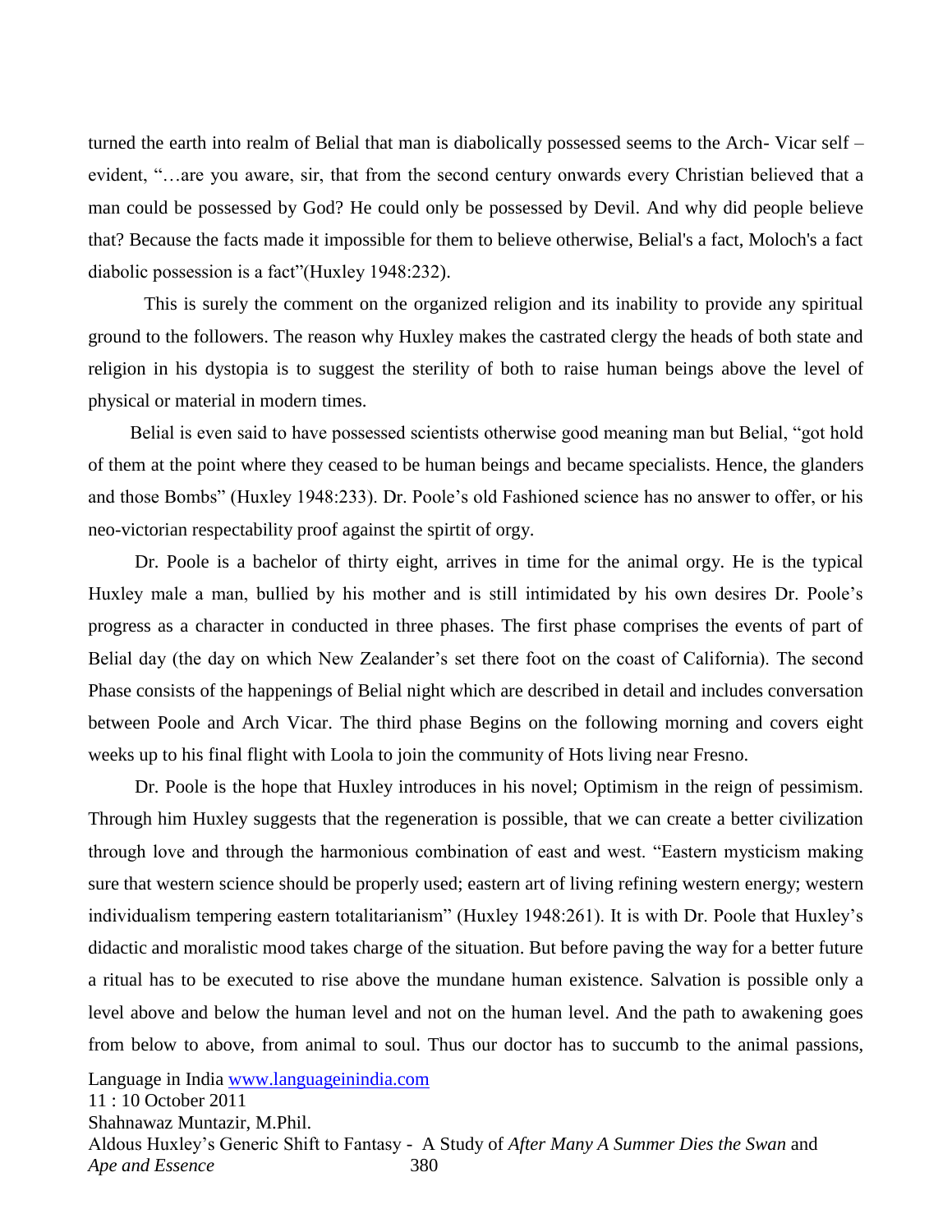which he hitherto has been avoiding. During the dionysiac two weeks his sexual awakening leads him for the first time into a realm of personal tenderness for Loola, a self-concealing, eighteen year old Hot with two extra nipples, this experience is enlightening for both of them. Loola escapes the sheer animalisms of the mating season and Alfred becomes more human as a result of having behaved like an animal. A sort of balance is restored by the pair and in each of its members the larger wholeness, the reascent to the human level and possibilities beyond it.

#### **Shelley and Huxley**

 It is with Shelley and his semi mystical poetry that Huxley, through Poole's search for larger wholeness; makes his peace in *Ape and Essence.* When Poole wishes to dissuade Loola from her allegiance to the restrictive sexual customs practiced by the society of *Ape and Essence,* he begins to quote from the volume of Shelley he rescued from the bakery oven in much the same fashion Huxley salvaged Tallis' script from the incinerator, "We shall become the same, we shall become the one Spirit with in two frames, oh! Wherefore two?" (Huxley 1948:267) Poole asks quoting Episychidion, he realizes that making love like human beings "might not always and everywhere be the right thing. But here and now it is definitely" (Ibid).

 It is a limited ideal, Huxley feels, though it is superior to that held by rest of the society in *Ape and Essence*, beyond it, perhaps, because of it, Poole already perceives something higher. The narrator perceives it too and asks: 'is there already the beginning of an understanding that "beyond Episychidion there is Adonais and beyond Adonias the worldless doctrine of the pure heart" (Huxley 1948:268). Probably so, since the novel concludes with Poole quoting the next to last stanza of Adonais in which, for Huxley, "The light whose smile kindles the universe" is "the fire for which all thirst," (Huxley 1948:271) or in other words, the mystics divine ground. The message is again clear, job, like always is done. Love and mysticism are the final hope for a new civilization at Fresno to which the two lovers are moving. Hope is in full bloom.

 Anthony Bower argues that the message of the novel is anything but pertinent urgent and true (Bower 1948:210). *Ape and Essence* reveals Huxley's didactic temper in a much impressive manner. The Fantastic medium of the novel relieves him from the pressures exerted by the realistic medium. In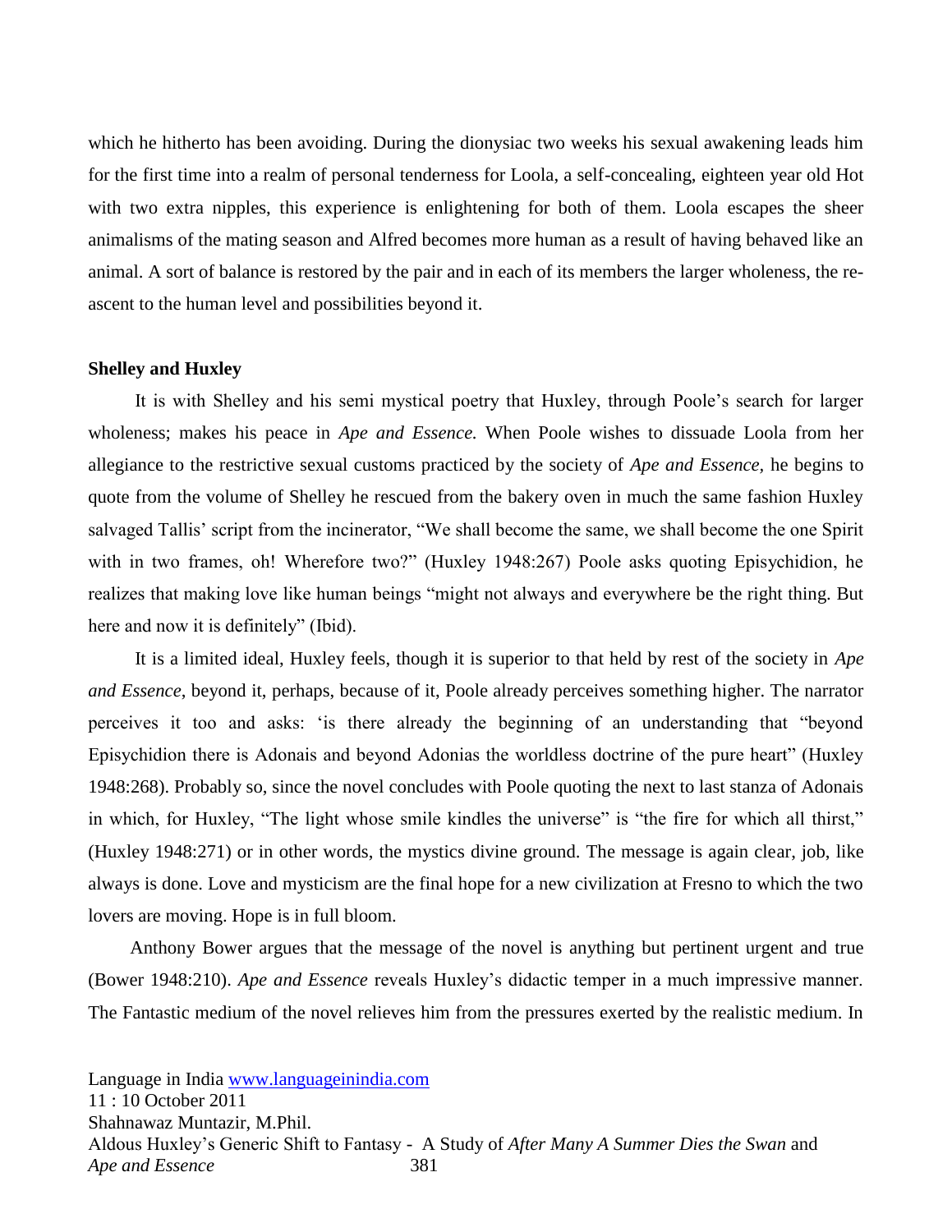fact the kind of material that Huxley incorporates into the novel would not have found an appropriate expression in any other mode.

Realism with its focus on the empirical phenomenal world refuses to accommodate the conventions of a futuristic world, which hinges upon novelists imagination and the modification or manipulation of perceived reality. Besides didacticism has always been an element that tarnishes the realistic portrayal of the events, it comes in conflict with the aesthetic considerations of a work of art.

While in Fantasy aesthetic considerations are subservient to didacticism. Fantasy can hold the attention even if one disagrees with its premises. The fantastic context enables Huxley to present his views far more effectively than in a more realistic setting; by making the explanation which readers curiosity demands as grotesque vivid and horrifying as possible. Huxley manages to avoid the invidious earnestness which is always liable to attend overt explanations of a realistically presented world. Just as Swift uses the mechanisms of the traveler's tale in *Gulliver's Travels* to secure the attention of his audience, so that he might communicate his own views about society. So does Huxley in *Ape and Essence* rely on Tallis's script and working of dystopia to obtain a hearing for the message he wishes to convey.

**===================================================================**

#### **Works Cited**

Angenot, Marx "The Absent Paradigm," *Science Fiction Studies*. 6.1. 17 March 1979: 9-19. Bedford, Sybille. *Aldous Huxley: A Biography*, New York: Alfred A Knopf, 1974. Birnbaum, Milton. *Aldous Huxley's quest for values*, Knoxville: The University of Tennessee Press, 1971. Bower, Anthony. Rev. of *Ape and Essence* by Aldous Huxley. *The Nation*. 21 August 1948: 210. Bowering, Peter. *Aldous Huxley: A Study of Major Novels*. London: Athlone Press, 1968.

Brander, Laurence. *Aldous Huxley: A Critical Study*. London: Rupert Hart-Davis, 1969.

Cowley, Malcom. Rev. Of *After Many a Summer Dies the Swan* by Aldous Huxley. *The New Republic*. 12 Feb 1940: 216.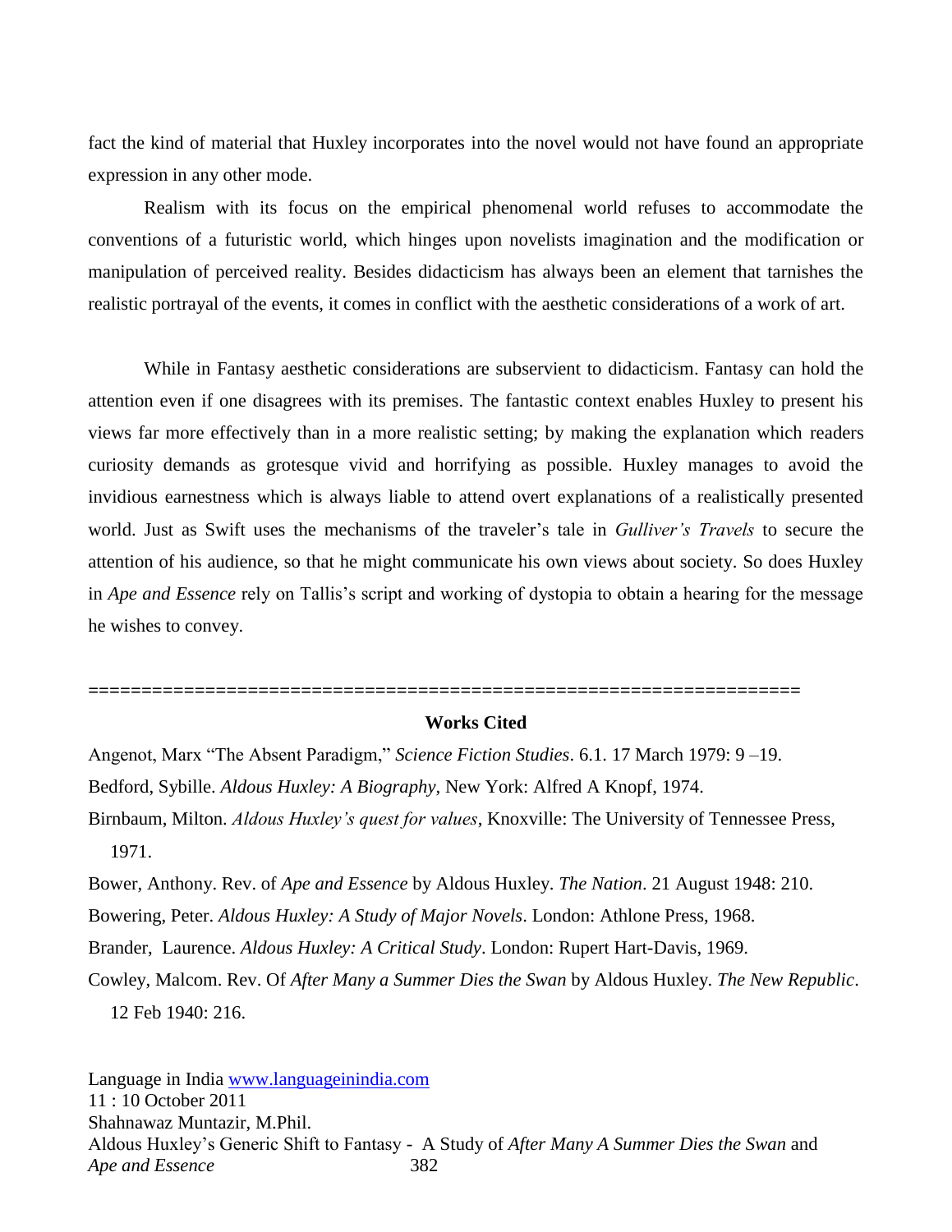- Ferns, C S. *Aldous Huxley: Novelist*, London: Athlone Press, 1980. Holmes, Charles M. *Aldous Huxley and the Way to Reality*. London: Indiana University Press, 1970.
- Hume, Katherine. *Fantasy and Mimesis: Responses to Reality in Western Literature.* New York: Metheun, 1984.
- Huxley, Julian. *Aldous Huxley,1894-1963 A memorial volume*. New York: Harper & Row, 1965.

Huxley, Aldous. *After Many a Summer Dies the Swan*. New York: Avon Books, 1964.

Huxley, Aldous. *Ape and Essence.* New York: Harper, 1948.

May, Keith M. *Aldous Huxley,* London: Elek, 1972.

Meckier, Jerome. *Aldous Huxley: Satire and Structure.* New York: Barns & Noble, 1997.

Rolo, Charles J. Rev. of *Ape and Essence* by Aldous Huxley. *Atlantic Monthly*. September 1948:102-3

Smith, Grover, ed*. Letters of Aldous Huxley*. New York and Evanston: Harper & Row, 1969.

- Synider, Michael. "Premonitions of the Postmodern: Aldous Huxley's *After Many a Summers Dies the Swan* and Los Angeles in the Thirties*". Aldous Huxley Annual: Journal of Twentieth Century Thought and Beyond*. 6. 2006: 167-193.
- Verschoyle, Derek. Rev. Of *After Many a Summer Dies the Swan* by Aldous Huxley. *Spectator*, 13 October 1939:145.
- Watt, Donald. *Aldous Huxley: The Critical Heritage*, New York: Routledge, 1975.
- West, Anthony. Rev. of *Ape and Essence* by Aldous Huxley. *New Statesman Review*. 5 March 1949:232-33.

Wolfe, Gary K. *Critical terms for Science Fiction and Fantasy*. New York: Greenwood, 1986.

Woodcock, George. *Dawn and the Darkest Hour: A Study of Aldous Huxley*. New York: Viking Press, 1972.

============================================================

**Shahnawaz Muntazir (M.Phil) Kaich Razgir Khan Sahab Budgam 191111 Jammu &Kashmir India** 

Language in India [www.languageinindia.com](http://www.languageinindia.com/) 11 : 10 October 2011 Shahnawaz Muntazir, M.Phil. Aldous Huxley's Generic Shift to Fantasy - A Study of *After Many A Summer Dies the Swan* and *Ape and Essence* 383 **Assistant Professor English Higher Education Department Jammy and Kashmir**